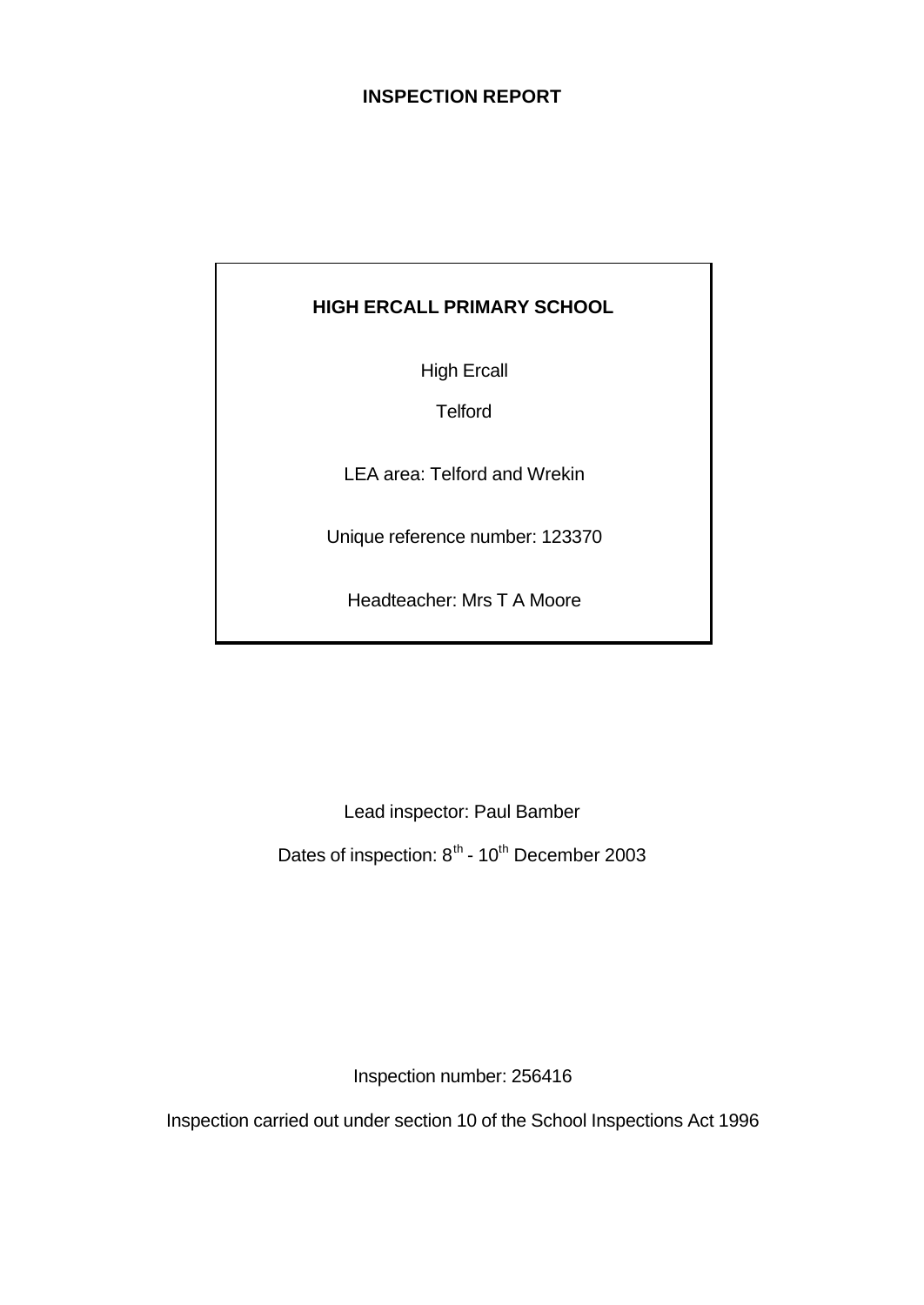### © Crown copyright 2004

This report may be reproduced in whole or in part for non-commercial educational purposes, provided that all extracts quoted are reproduced verbatim without adaptation and on condition that the source and date thereof are stated.

Further copies of this report are obtainable from the school. Under the School Inspections Act 1996, the school must provide a copy of this report and/or its summary free of charge to certain categories of people. A charge not exceeding the full cost of reproduction may be made for any other copies supplied.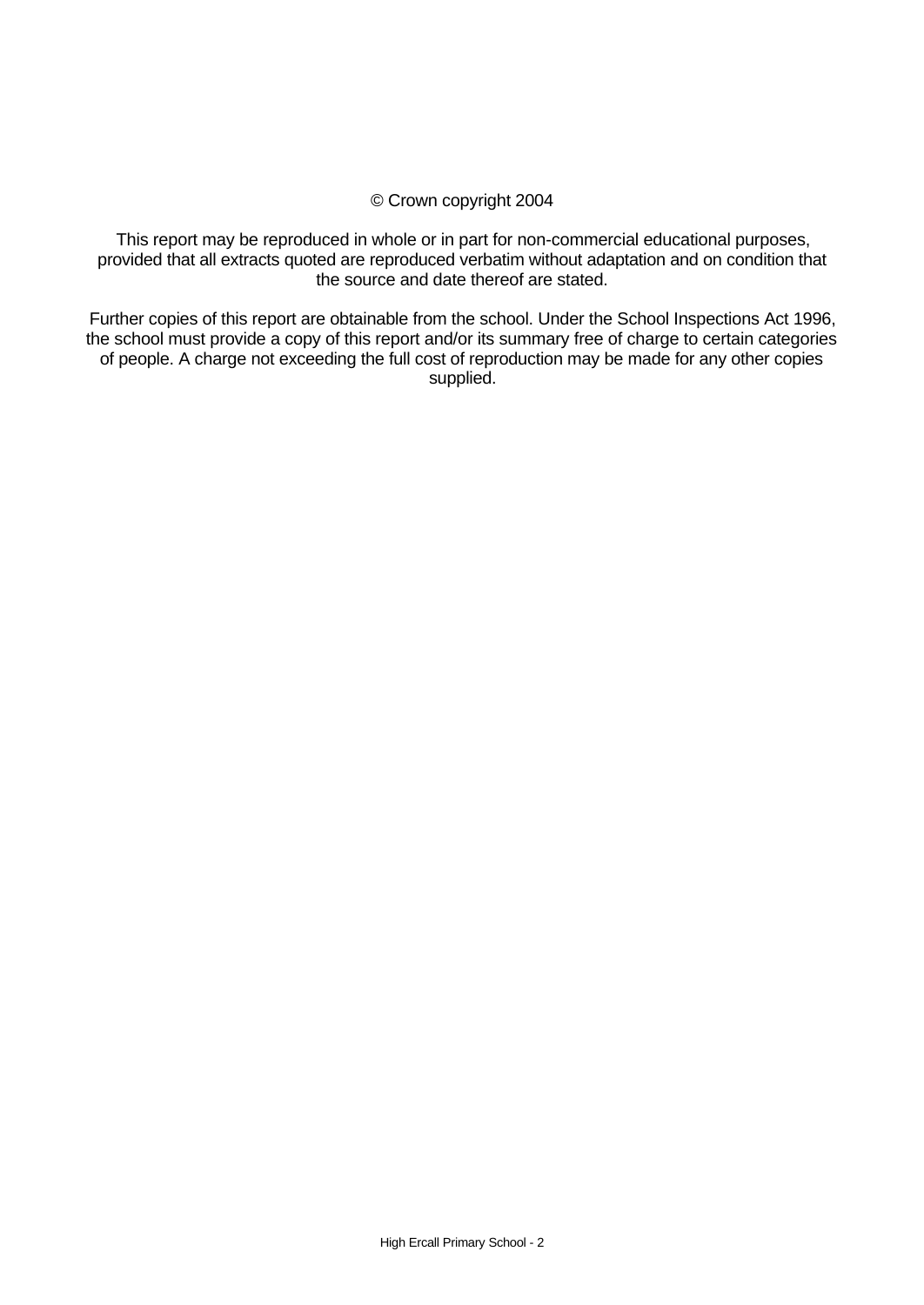# **INFORMATION ABOUT THE SCHOOL**

| Type of school:                                       | Primary                                                           |
|-------------------------------------------------------|-------------------------------------------------------------------|
| School category:                                      | Community                                                         |
| Age range of pupils:                                  | $5 - 11$                                                          |
| Gender of pupils:                                     | Mixed                                                             |
| Number on roll:                                       | 106                                                               |
| School address:                                       | Church Road<br><b>High Ercall</b><br><b>Telford</b><br>Shropshire |
| Postcode:                                             | TF6 6AF                                                           |
| Telephone number:                                     | 01952 770244                                                      |
| Fax number:                                           | 01952 770244                                                      |
| Appropriate authority:<br>Name of chair of governors: | The governing body<br>Mr E R Pardoe                               |
| Date of previous inspection:                          | March 1998                                                        |

# **CHARACTERISTICS OF THE SCHOOL**

High Ercall Primary is a small rural school near Shrewsbury. Some pupils come from the village but the majority comes from further afield. Many pupils have relatively advantaged backgrounds. The school has been awarded Investors in People status, School Achievement, Healthy Schools and Health and Safety Awards. A lower than average proportion (about ten percent) of pupils has special educational needs but an average proportion have a Statement of special educational need. Pupils are taught in four mixed age classes, with reception children taught alongside younger Year 1 pupils and enter the school either in September or January according to their age. They normally enter with broadly average standards. No pupil is currently at an early stage of acquiring English and pupils come from predominantly white British backgrounds. There are a few children from travelling families. The pupil mobility is above average.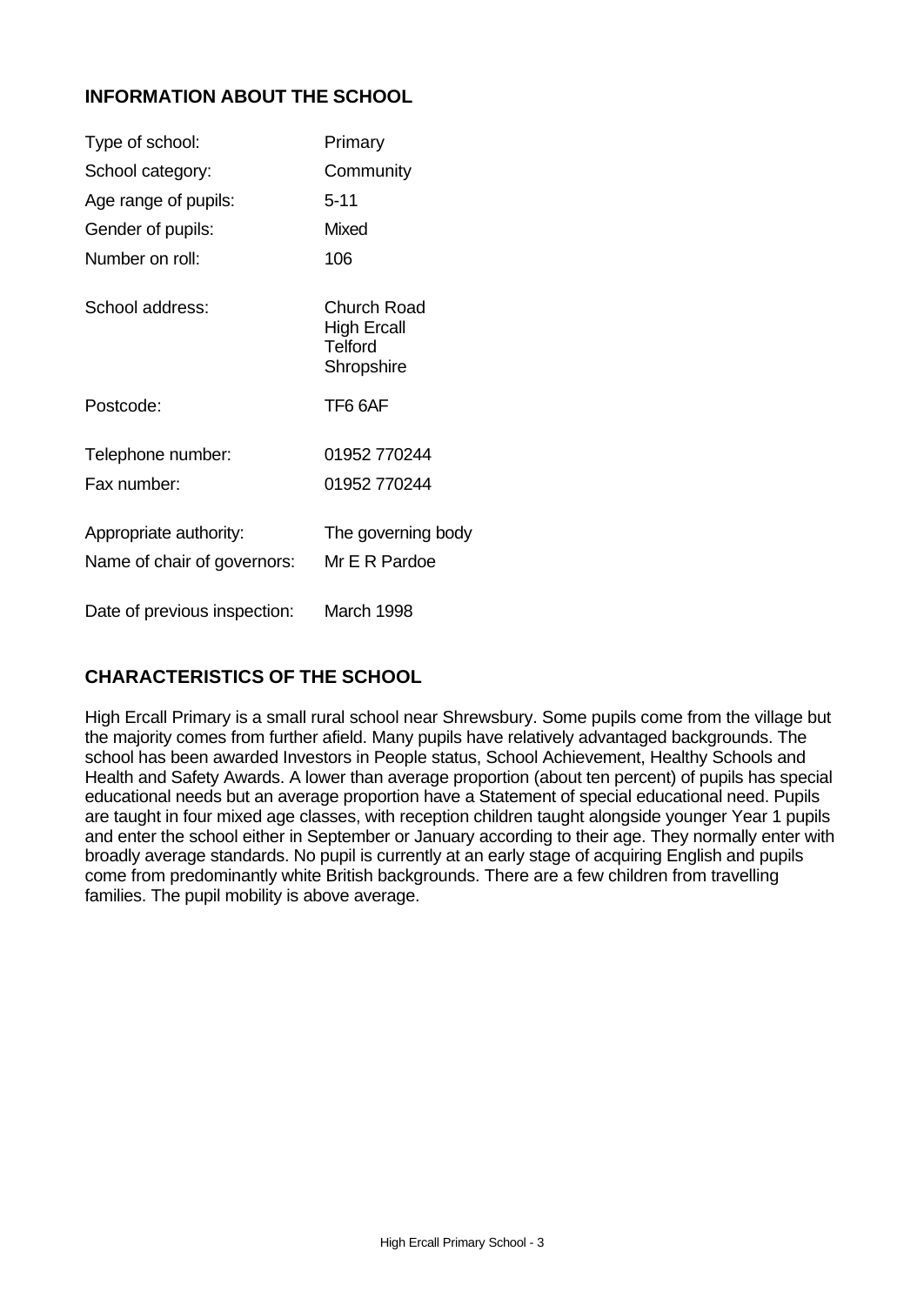# **INFORMATION ABOUT THE INSPECTION TEAM**

|       | Members of the inspection team | <b>Subject responsibilities</b> |                                                                                                                                     |
|-------|--------------------------------|---------------------------------|-------------------------------------------------------------------------------------------------------------------------------------|
| 15064 | <b>Paul Bamber</b>             | Lead inspector                  | Mathematics, history, geography,<br>physical education.                                                                             |
| 9446  | <b>Helen Griffiths</b>         | Lay inspector                   |                                                                                                                                     |
| 21163 | Marsha Walton                  | Team inspector                  | Foundation stage, Information and<br>Communication Technology, art<br>and design, music, religious<br>education.                    |
| 14976 | Peter Dexter                   | Team inspector                  | Special educational needs, English,<br>science, design and technology,<br>personal, social and health<br>education and citizenship. |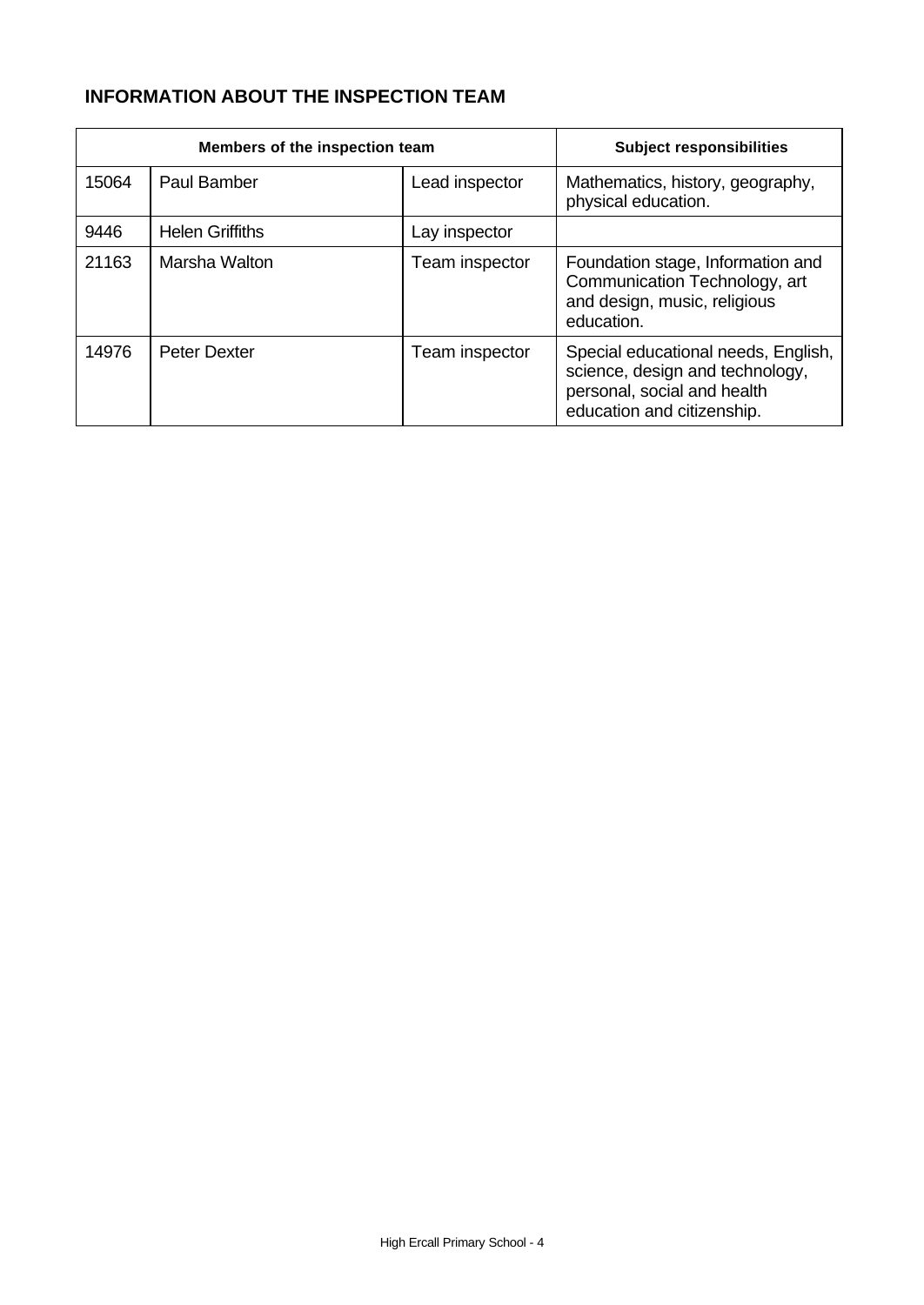The inspection contractor was:

peakschoolhaus BPS Business Centre Brake Lane Boughton Nottinghamshire NG22 9HQ

Any concerns or complaints about the inspection or the report should be made initially to the inspection contractor. The procedures are set out in the leaflet *'Complaining about Ofsted Inspections'*, which is available from Ofsted Publications Centre (telephone 07002 637833) or Ofsted's website (www.oftsed.gov.uk).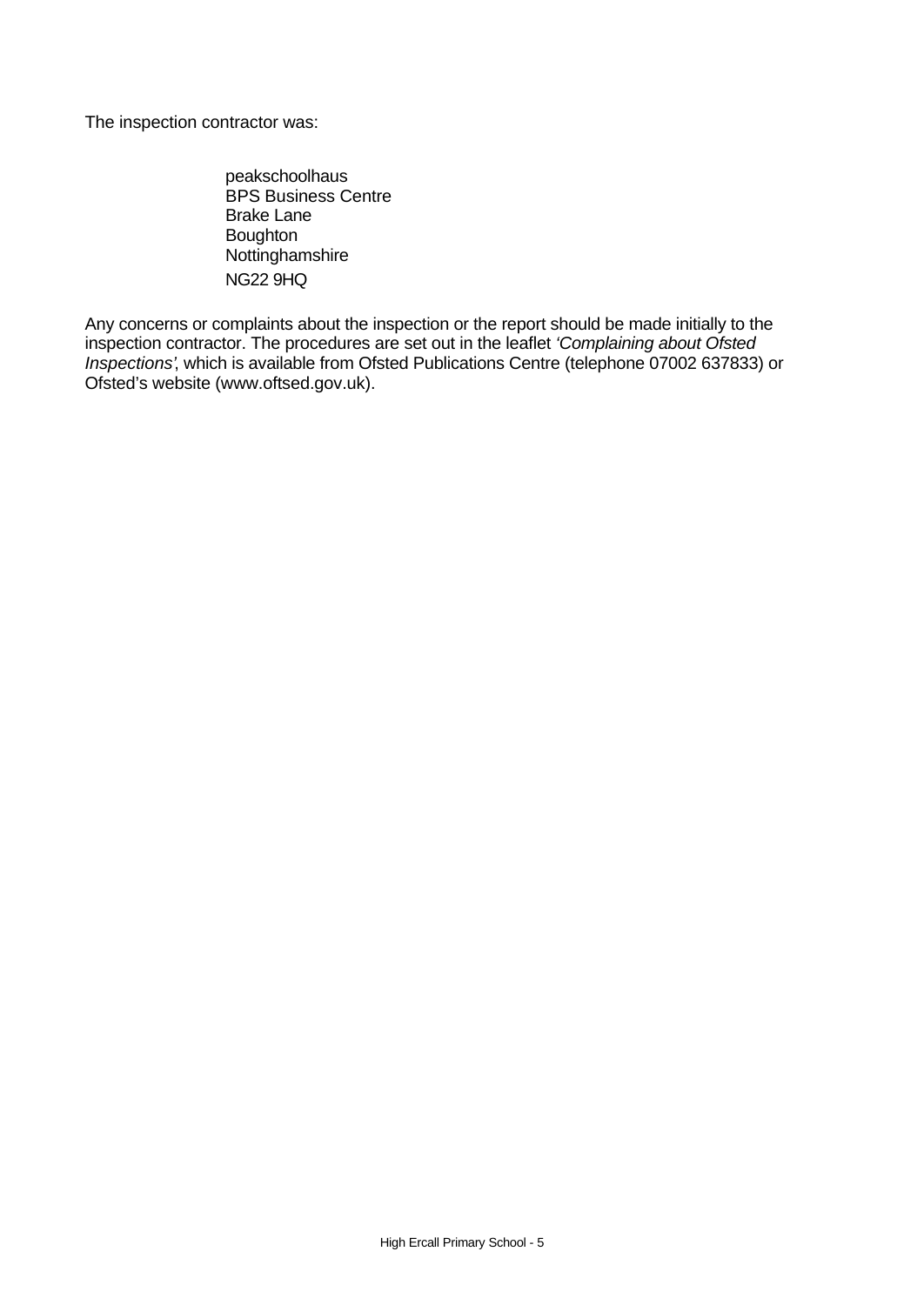# **REPORT CONTENTS**

|                                                                                                                                                                        | Page |
|------------------------------------------------------------------------------------------------------------------------------------------------------------------------|------|
| <b>PART A: SUMMARY OF THE REPORT</b>                                                                                                                                   | 7    |
| <b>PART B: COMMENTARY ON THE MAIN INSPECTION FINDINGS</b>                                                                                                              |      |
| <b>STANDARDS ACHIEVED BY PUPILS</b><br>Standards achieved in areas of learning and subjects                                                                            | 9    |
| Pupils' attitudes, values and other personal qualities                                                                                                                 |      |
| <b>QUALITY OF EDUCATION PROVIDED BY THE SCHOOL</b>                                                                                                                     | 12   |
| Teaching and learning<br>The curriculum<br>Care, guidance and support<br>Partnership with parents, other schools and the community<br><b>LEADERSHIP AND MANAGEMENT</b> | 16   |
| PART C: THE QUALITY OF EDUCATION IN AREAS OF LEARNING,<br><b>AND SUBJECTS</b>                                                                                          | 18   |
| <b>AREAS OF LEARNING IN THE FOUNDATION STAGE</b>                                                                                                                       | 18   |
| <b>SUBJECTS IN KEY STAGES 1 AND 2</b>                                                                                                                                  | 20   |
|                                                                                                                                                                        |      |
|                                                                                                                                                                        |      |

**PART D: SUMMARY OF THE MAIN INSPECTION JUDGEMENTS 29**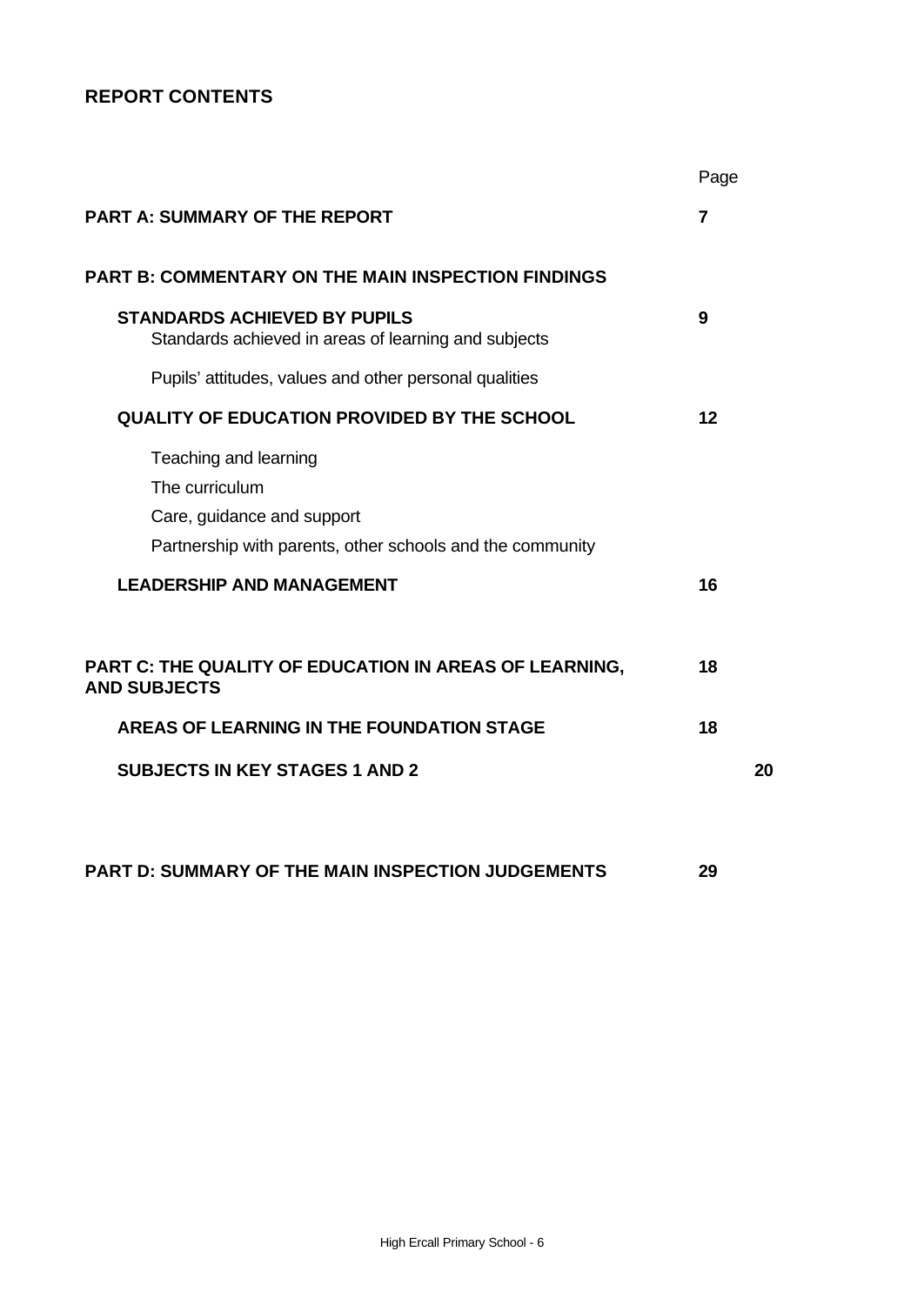# **PART A: SUMMARY OF THE REPORT**

# **OVERALL EVALUATION**

The school is **very effective** and provides very good value for money. Standards are often high and pupils achieve well and have very positive attitudes to their learning because of good teaching. High quality leadership promotes high standards and achievement and develops good practice in teaching.

### **The school's main strengths and weaknesses are**:

- The headteacher's leadership is excellent.
- Teachers' use of information and communication technology (ICT) to support learning and to capture pupils' interest in lessons is excellent.
- Standards are at least above average in the core subjects of English, mathematics and science and pupils achieve well throughout the school.
- Pupils behave very well and have very positive attitudes as a result of good teaching and the very good provision for their personal, social and moral development.
- The school's partnership with parents, other schools and the local and wider community contributes significantly to pupils' good achievements and standards.
- Children in the reception year receive a very good start to their schooling.
- The school could do more to actively promote pupils' appreciation of the cultural diversity of society.
- Pupils in the Years 1/ 2 and 3/ 4 classes should be more actively involved in their own learning.

Improvement since the last inspection has been very good. Standards have risen significantly, particularly in ICT. The quality of teaching is better and many more opportunities have been provided for pupils to use computers and reference books to find information to support their work. Provision for pupils in the reception year is now of very good quality and has improved considerably since the last inspection.

| <b>Results in National</b><br>Curriculum tests at the end<br>of Year 6, compared with: |      | similar schools |       |      |
|----------------------------------------------------------------------------------------|------|-----------------|-------|------|
|                                                                                        | 2001 | 2002            | 2003  | 2003 |
| English                                                                                |      |                 |       |      |
| mathematics                                                                            |      |                 | $A^*$ |      |
| science                                                                                |      |                 | Α     |      |

# **STANDARDS ACHIEVED**

*Key: A\*- very high; A - well above average; B – above average; C – average; D – below average; E – well below average*

*Similar schools are those whose pupils attained similarly at the end of Year 2.*

*Note on comparative data. It should be noted that because the school has relatively small numbers of pupils in each year group, that the performance of individual pupils in national tests has a disproportionate effect upon average standards. As such year-on-year comparisons are unreliable as indicators of trends in performance.*

**Pupils' achievement is good**. Children generally enter the school with average standards and make good progress towards meeting or exceeding the targets set for them by the time they enter Year 1. Standards in Year 2 are well above average in reading, writing, mathematics and science and above expectations in history and ICT. Present standards in Year 2 reflect the consistently very good results attained in recent national tests. Test data shows that pupils' achievements in using and applying their mathematical and scientific knowledge and skills have improved considerably as a result of more skilled teaching in these aspects. Standards in the present Year 6 are above average in English, mathematics and science. Because there is a higher proportion of pupils with special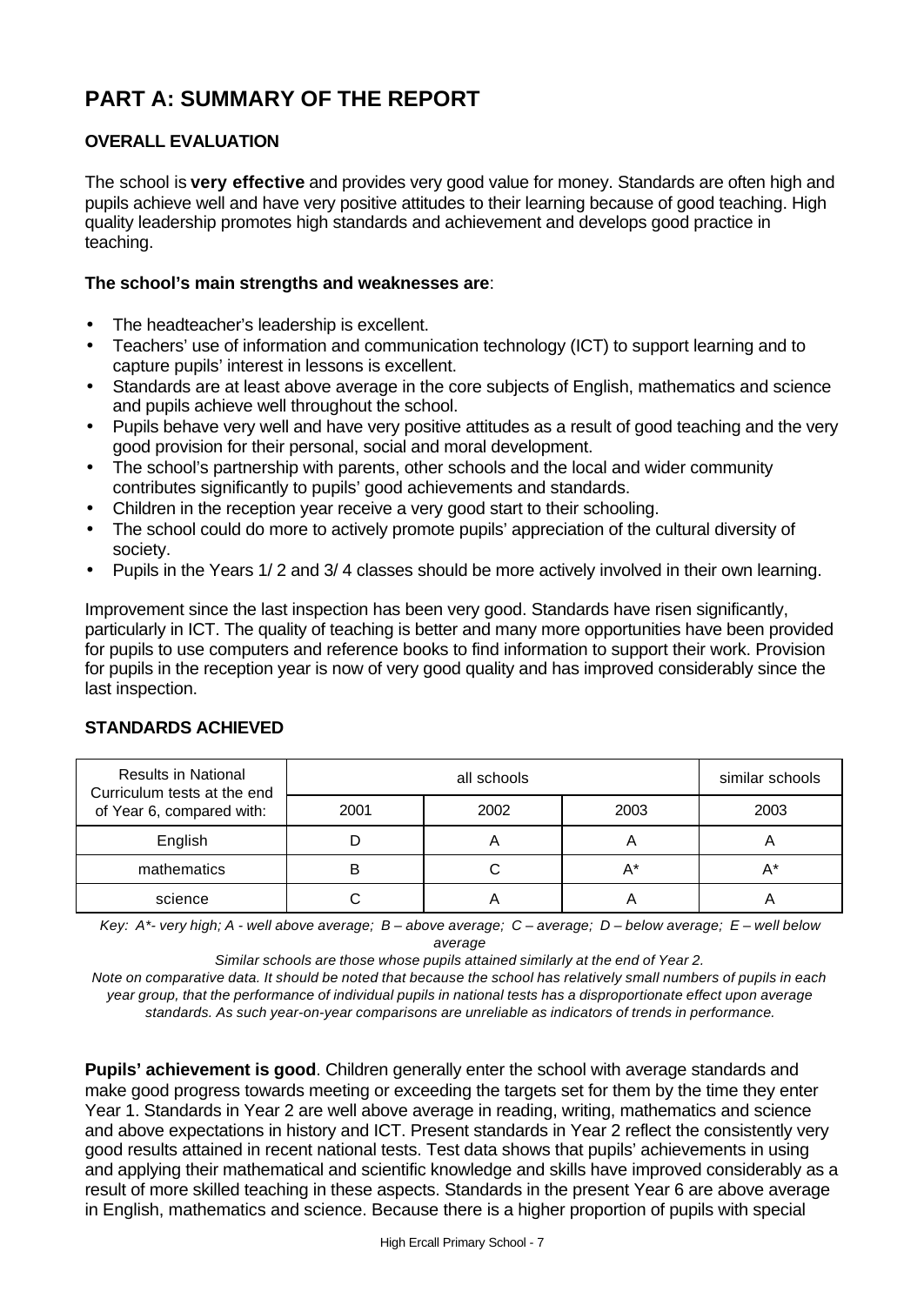educational needs in this year group, average standards are not quite as high as those reflected by the 2003 test results. However, excellent teaching has resulted in these pupils reaching well above average standards in ICT. Because of the effective support they receive, pupils who find it more difficult to learn, those with physical impairment, children of travelling families and those who are gifted and talented, all achieve as well as other pupils.

**Pupils' personal qualities, including their attitudes and values, are very good. Overall, pupils' spiritual, moral, social and cultural development is good.** Pupils behave very sensibly, attend school regularly and are punctual. Pupils should be made more aware of the cultural diversity in society.

# **QUALITY OF EDUCATION**

The quality of education is **good.** The quality of teaching and learning is **good** overall, and very good in Year R /1 and in Year 5/ 6 classes. The quality of teachers' assessments is **good**. Teachers' excellent use of ICT, throughout the school, contributes significantly to pupils' understanding and interest in lessons. Because the staff relates so well to pupils, lessons are positive and purposeful. In the Year 1/ 2 and 3/ 4 classes, there are occasions when pupils could be involved more in their own learning. The good curriculum is well planned, providing pupils with a wide variety of opportunities for enrichment. Pupils are very well cared for, with procedures for child protection and health and safety being very good. They receive good support and guidance. The very good partnership with parents, other schools and the local and wider community ensures that pupils' learning is well supported at home, that visits and visitors contribute very well to pupils' experiences and that teaching expertise is enhanced as a result of very effective support and training.

# **LEADERSHIP AND MANAGEMENT**

**The school is very well led and managed**. The headteacher provides excellent leadership and is very ably supported by the deputy headteacher in taking effective action to maintain high standards and to avoid complacency. The school is managed very well with effective systems for evaluating the school's strengths and weaknesses and for managing staff performance. Governance is very good. Governors have a very good knowledge of the school. They check standards and rigorously evaluate progress towards meeting targets set for improvements.

# **PARENTS' AND PUPILS' VIEWS OF THE SCHOOL**

Parents express very positive views of the school. They are particularly pleased that their children like the school, achieve well, behave sensibly and about the arrangements made for their children to settle into school. A few parents expressed concerns about bullying and the lack of information they receive about how well their children are getting on. Inspectors found that reports were of good quality and that parents had as many opportunities to discuss their children's progress with teachers as in most schools. No incidents of bullying or harassment were observed during the inspection and it was noted that relationships between pupils were very good. Pupils themselves reported that life in the playground was harmonious and that any problems were dealt with promptly. They responded very positively to a questionnaire, being particularly complimentary about how much they enjoyed the friendly atmosphere of the school, how good the teaching was and how much they enjoyed lessons.

# **IMPROVEMENTS NEEDED**

While the school has no significant weaknesses, in order to improve standards and achievements even further, priority should be given to the following areas:

- Providing pupils with more opportunities to appreciate the richness and diversity of our multicultural society.
- Giving pupils in the Years 1/ 2 and 3/ 4 classes increased opportunities to become more actively involved in their own learning.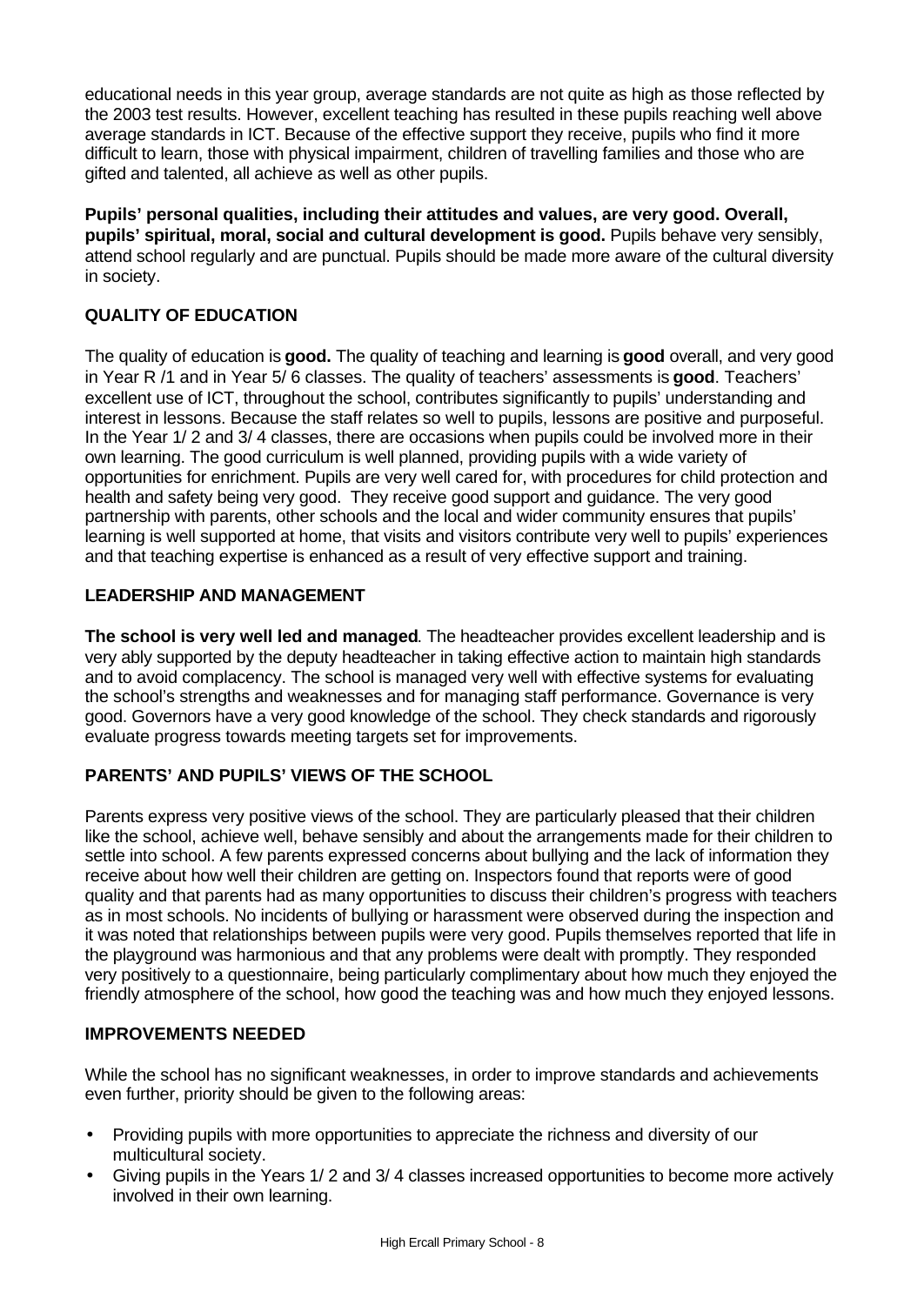# **PART B: COMMENTARY ON THE INSPECTION FINDINGS**

# **STANDARDS ACHIEVED BY PUPILS**

# **Standards achieved in areas of learning, subjects and courses**

Children presently in the reception class achieve very well and are likely to attain or exceed the goals set for them by the time they enter Year 1. Standards in Years 3 to 6 are well above average in information and communication technology (ICT). The achievements of all pupils are good in English, mathematics and science. In other subjects, in which it was possible to make a judgement, standards and achievement are often good and always at least satisfactory.

### **Main strengths and weaknesses**

- Children in the reception year achieve very well.
- Standards in English, mathematics and science are above average.
- Pupils in Year 6 attain high standards in ICT.
- Pupils use their language, literacy and numeracy skills well to support their learning in many subjects.

### **Commentary**

1. Those children currently in the reception year achieve very well. They are well in line to at least reach the targets set for them in those areas of their learning in which it was possible to make a secure judgement. Currently, children are making very good progress in their personal, social and emotional development and in their mathematical development. They are making good progress in speaking, listening, in reading and in their knowledge and understanding of the world around them.

#### *Standards in national tests at the end of Year 2 – average point scores in 2003*

| Standards in: | School results | National results |
|---------------|----------------|------------------|
| reading       | 16.8 (17.3)    | 15.7 (15.8)      |
| writing       | 15.6 (15.7)    | 14.6 (14.4)      |
| mathematics   | 17.5 (18.4)    | 16.3(16.5)       |

*There were 19 pupils in the year group. Figures in brackets are for the previous year*

*Note on comparative data. It should be noted that because the school has relatively small numbers of pupils in each year group, that the performance of individual pupils in national tests has a disproportionate effect upon average standards. As such year-on-year comparisons are unreliable as indicators of trends in performance.*

2. The Year 2 test results, over the period 2000-2002, show that standards were well above average in reading, writing and mathematics. In 2003, standards remained well above average in mathematics and above average in reading and writing. Test results over the last few years indicate that all pupils achieve well during their years in reception, Year 1 and Year 2.

### *Standards in national tests at the end of Year 6 – average point scores in 2003*

| Standards in: | School results  | National results |
|---------------|-----------------|------------------|
| English       | 29.8 (28.9)     | 26.8 (27.0)      |
| mathematics   | $30.6$ $(27.3)$ | 26.8 (26.7)      |
| science       | 31.0(29.8)      | 28.6 (28.3)      |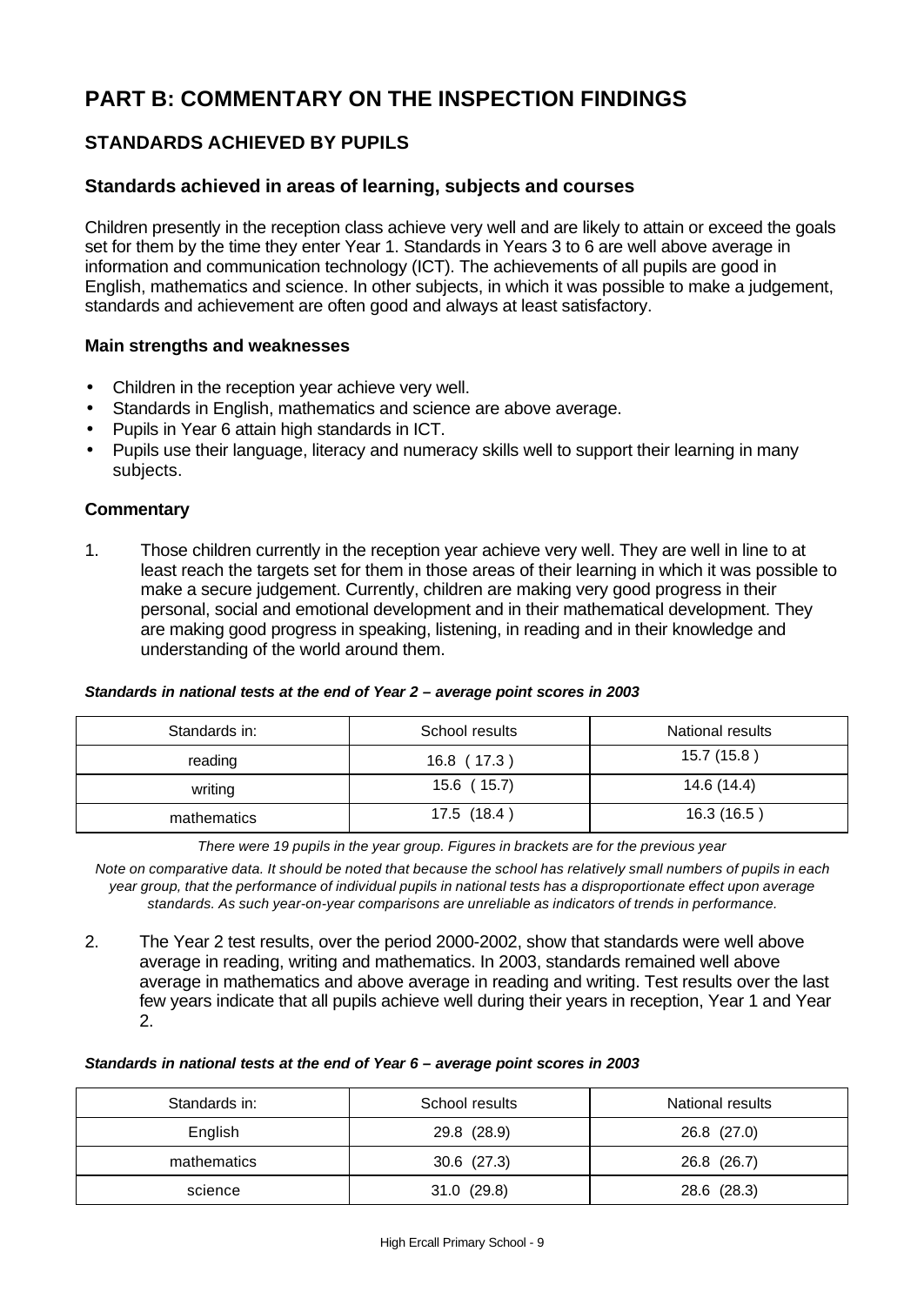*There were 15 pupils in the year group. Figures in brackets are for the previous year*

- 3. The Year 6 test results were extremely good last year, with standards in mathematics being in the top five per cent in the country. Data also indicates that pupils in Year 6 performed considerably better in the national tests than pupils in similar schools and that they had made very good progress compared with their performance in tests when they were in Year 2.
- 4. Currently, in Year 2, standards are well above average in reading, writing, mathematics and science and pupils achieve well in those subjects. In other subjects, in which it was possible to make a judgement, standards are above expectations in history and in ICT and in line with expectations in religious education.
- 5. In Year 6, standards are above average in English, mathematics, science and history. Pupils attain well above expected standards in ICT and standards are in line with expectations in religious education. It was not possible to make a secure judgement about standards in other subjects. Because there is a higher proportion of pupils with special educational needs in the present Year 6, average standards are slightly lower than those reflected by the 2003 test results. However, pupils in Year 6 achieve well and if the targets set for them in the 2004 tests are reached they will have made good progress since Year 2.
- 6. All pupils are taught in mixed age classes, but because their work is well planned to match their needs, they achieve well throughout the school. Pupils of different abilities, including those with learning difficulties, those with physical impairment, the children of travelling families or those who are gifted and talented, achieve well because they are fully included in the school's curriculum and supported well in their learning. Data shows that many pupils with special educational needs attain at least the standards expected of them in the Year 6 national tests.
- 7. Pupils in Years 5 and 6 attain high standards and achieve very well in ICT because they are very well taught and are very keen on the subject. They have a wide range of skills and are very confident when using a wide range of media, including digital cameras, and when video conferencing with pupils from other schools.

# **Pupils' attitudes, values and other personal qualities**

Pupils' attitudes and behaviour are **very good**. Their attendance and punctuality are **good**. Pupils' social, moral, spiritual and cultural development is **good.**

### **Main strengths and weaknesses**

- Pupils show very good interest in learning, concentrate very well and are enthusiastic about their lessons.
- Their behaviour is very good in lessons, assemblies and around the school.
- Relationships between pupils and among pupils and adults are very good.
- Pupils are very willing to take responsibility. They are confident, highly articulate and very supportive of one another.
- Pupils show very good respect for one another's feelings and beliefs.
- The attendance rate is above the national average.

### **Commentary**

8. Pupils enjoy school and all it has to offer. Children in the reception class settle quickly into school routines and interact very well with older pupils. Pupils have very good attitudes to learning and want to do well. They are highly articulate and keen to enter into discussion. They listen very well to the views of others, co-operate very well and are very trustworthy. All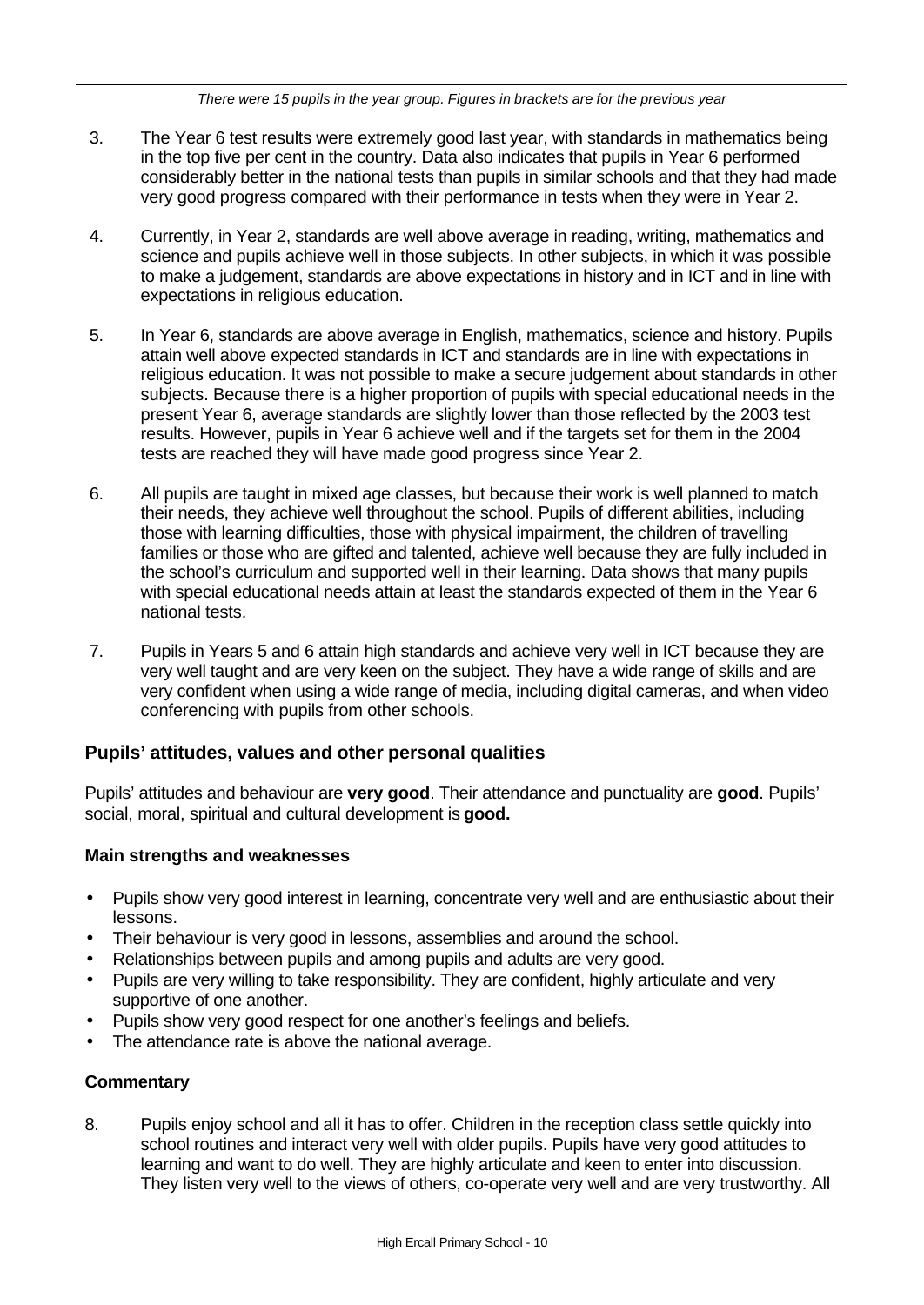pupils respond very well to teachers' high expectations of them and are confident, friendly and polite.

- 9. Behaviour is very good throughout the school in lessons, assemblies and playtimes. This reflects the views of those parents who responded to the questionnaire. Pupils know the school rules well, are very well aware of how they should behave and fully understand the difference between right and wrong. For example, in a Citizenship lesson on traffic speeds through the village, pupils showed themselves to have a good understanding of social justice and of how their actions can affect issues. No bullying or harassment was observed and pupils knew what to do if it should occur.
- 10. Pupils are very enterprising and respond very well to the many very good opportunities for taking responsibility. Relationships between pupils and adults and among the pupils themselves are very good. For example, in a Year 5/6 English lesson on developing journalistic style, relationships were mature and secure and this contributed very well to pupils' learning. Pupils are very keen to take part in school activities.
- 11. Attendance and punctuality are good. The staff monitor attendance effectively and are well supported by the Educational Welfare Service. There is very little unauthorised absence. There have been no exclusions.

### *Attendance in the latest complete reporting year (%)*

| Authorised absence |     |  | Unauthorised absence |     |
|--------------------|-----|--|----------------------|-----|
| School data        |     |  | School data          |     |
| National data      | 5.4 |  | National data        | 0.5 |

*The table gives the percentage of half days (sessions) missed through absence for the latest complete reporting year.*

### **Exclusions**

| Categories used in the Annual School Census |  | No of pupils<br>on roll | Number of<br>fixed period<br>exclusions | Number of<br>permanent<br>exclusions |
|---------------------------------------------|--|-------------------------|-----------------------------------------|--------------------------------------|
| White - British                             |  | 100                     |                                         |                                      |
| White – any other White background          |  |                         |                                         |                                      |
| Mixed – White and Black Caribbean           |  |                         |                                         |                                      |
| Asian or Asian British - Indian             |  |                         |                                         |                                      |
| Any other ethnic group                      |  |                         |                                         |                                      |

*The table gives the number of exclusions, which may be different from the number of pupils excluded.*

12. The social and moral development of the pupils is very good. Pupils behave with consideration for others and have a well-developed sense of how their behaviour might affect others. The school council makes a very good contribution to the life of the school. For example, the 'buddy' system, in which older pupils befriend younger ones, came into being at their suggestion. In addition, the school has received a local education authority Health and Safety Award as a direct result of the council's suggestions about playground safety. In discussions, pupils particularly liked the friendly atmosphere of the school and felt confident that they could ask for help at any time from any adult in the school. The staff are good role models, presenting a calm and thoughtful approach to life and the school and discussing issues with pupils during the school day. The personal, health, social and citizenship

#### *Ethnic background of pupils Exclusions in the last school year*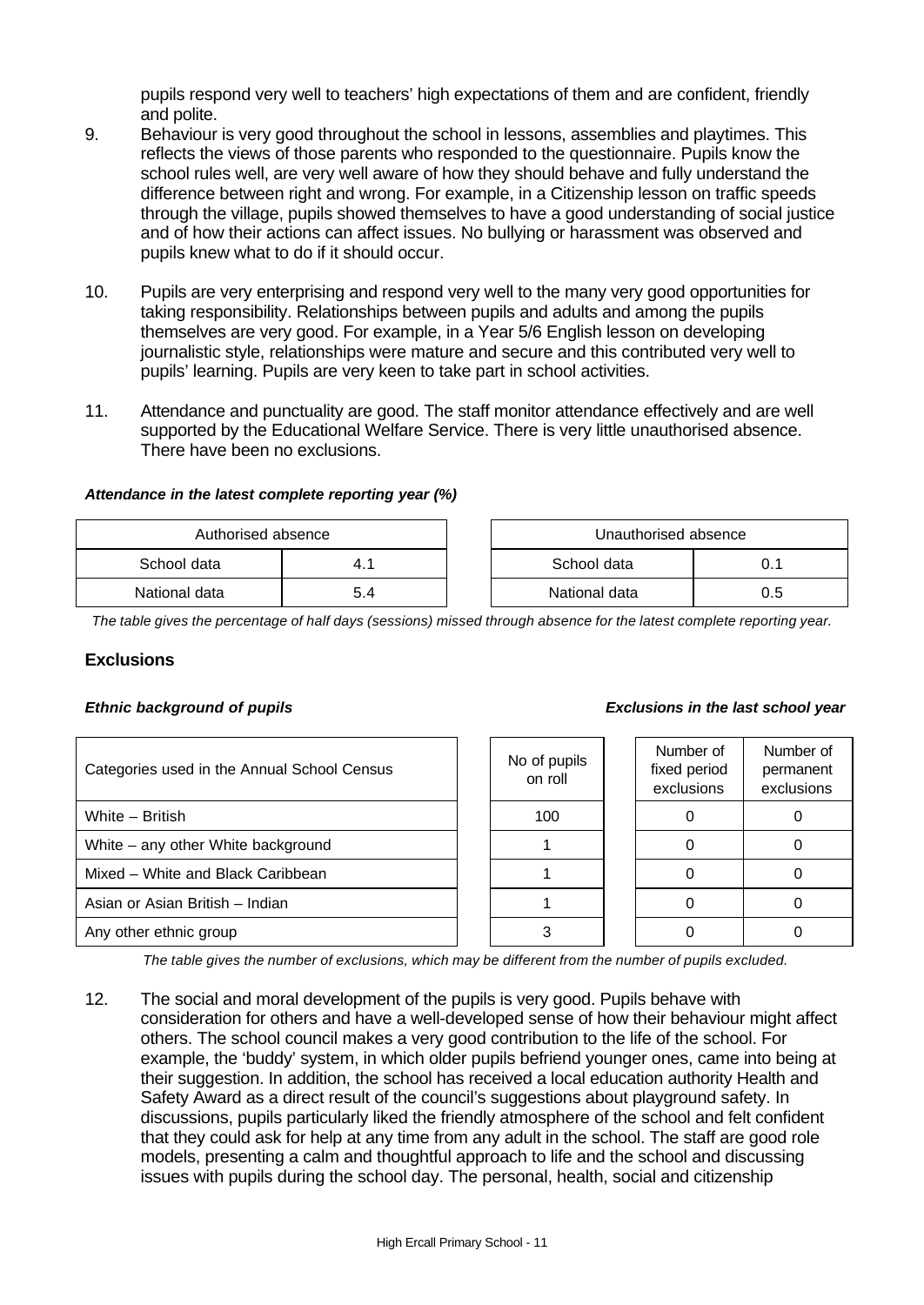education (PHSCE) programme makes a good contribution to pupils' moral and social development.

13. Provision for pupils' spiritual development is good and their cultural development is satisfactory. Pupils have good opportunities to reflect on their own beliefs and the beliefs of others through religious education and during collective worship. They show good selfknowledge in discussions. There are good links with the local church and pupils have visited a Hindu temple. Pupils have the opportunity to study their own community through the visits and activities provided for them. Whilst the school actively encourages pupils' understanding and appreciation of Western cultures, particularly art, there are too few opportunities for pupils to learn about the diversity of life in modern multicultural Britain.

# **QUALITY OF EDUCATION PROVIDED BY THE SCHOOL**

The quality of education is good. Teaching is consistently good throughout the school. The curriculum provides good enrichment. The quality of care, guidance and support is very good. The school's accommodation and resources support learning well. Very effective links with parents, other schools and the community contribute very well to pupils' achievements.

### **Teaching and learning**

Overall the quality of teaching and learning is good. Some excellent teaching was observed in Year R /1 and Year 5 /6. The quality of teaching has improved since the time of the last inspection and the use of assessment is much better.

### **Main strengths and weaknesses**

- Teachers use ICT extremely well to promote effective learning and to capture pupils' interest.
- By using a wide variety of teaching methods, teachers help pupils to learn effectively.
- The very good relationships in lessons contribute significantly to pupils' good achievements.
- The very good use of experienced and well-qualified teaching assistants ensures that all pupils are fully included in lessons and make good progress.
- Pupils could be more actively involved in their own learning in Years 2, 3 and 4.

### **Commentary**

#### *Summary of teaching observed during the inspection in 21 lessons*

| Excellent | Very good | Good | Satisfactory | Unsatisfactor | Poor | Very Poor |
|-----------|-----------|------|--------------|---------------|------|-----------|
|           |           | 10   |              |               |      |           |

*The table gives the number of lessons observed in each of the seven categories used to make judgements about lessons.*

### **Example of outstanding practice**

A significant strength in the quality of teaching is the excellent way in which the teachers use ICT to help pupils learn and interest them in their lessons. **This has been a direct result of very strong leadership and the excellent provision of training for the staff.** In all classes the introduction to lessons includes the use of smart boards or interactive white boards linked to a laptop computer. The objectives for the lessons and the way in which the lesson will be organised are clearly displayed so that the pupils know what they will learn and what they will do. When new concepts are introduced, teachers use computer programs to totally capture pupils' interest and to explain ideas extremely well, resulting in very good quality learning. In the very best examples, pupils interact with these programs to respond to questions and contribute ideas. As a result, pupils' standards and achievement often reach high levels and they use ICT very effectively to support their learning in a wide range of subjects and settle down to tasks with a real sense of purpose.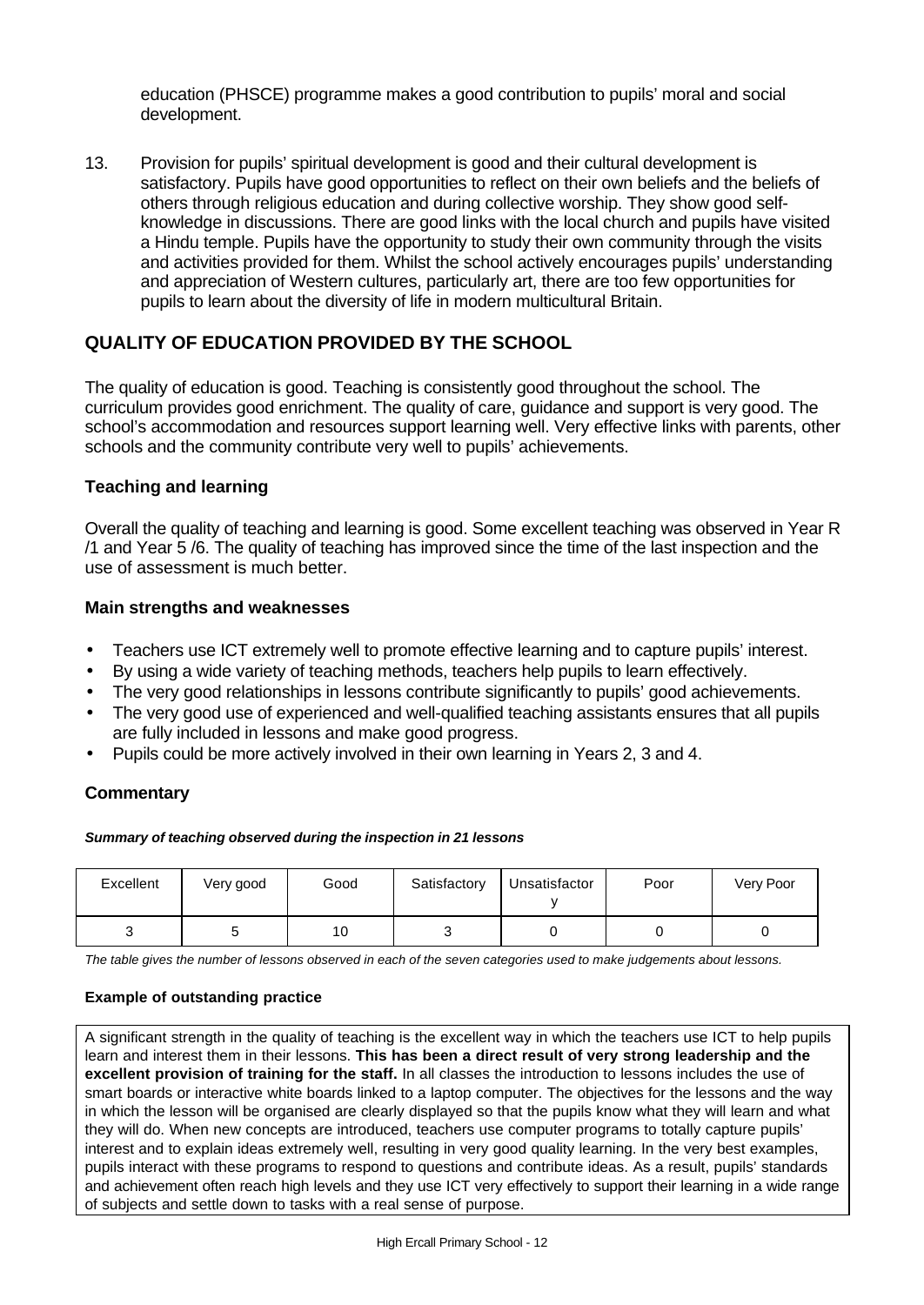- 14. Teaching and learning are very good in the Year R/1 and Year 5 /6 classes. Lessons are well organised. Introductions always focus closely upon helping pupils to recall previous learning and upon the reasons why they will carry out the tasks planned for them. The Year 5/6 teacher's use of ICT is outstanding, resulting in pupils being extremely motivated to learn and very clear about what they have to do. In this class the teacher's very good knowledge of the preferred learning styles of the pupils enables him to vary the methods used to match the needs of the pupils very well. In the Year R/1 class the very good teaching is exemplified by most effective assessments. Because the adults who work in this class know the children so well, activities are matched extremely well to their individual needs. The very effective way in which the children are encouraged to reflect on what they have learnt contributes significantly to their very good progress.
- 15. The teaching assistants are deployed very effectively to support learning in all classes. In most cases, although not exclusively, their work is focussed upon helping less-able pupils to learn effectively. Pupils with learning difficulties or with physical impairment are enabled to be fully included in lessons and achieve well as a result of the well-planned support they receive.
- 16. Very good relationships exist between pupils and adults and amongst pupils. Adults' use of humour, their sympathetic approach to pupils experiencing difficulties and the obvious pleasure they take in pupils' achievements, ensure that lessons are conducted in a positive and purposeful atmosphere. As a result, pupils want to learn, take a pride in their achievements and behave very sensibly.
- 17. Whilst the quality of teaching and learning is good overall in the Year 1/ 2 and Year 3/4 classes, pupils are sometimes insufficiently involved in taking an active part in lessons. Teachers tend to take too much upon themselves and do not always involve pupils enough, for instance, in demonstrating what they know and can do or in identifying what they have learnt at the end of the lessons. As a result, there are occasions when a few pupils lose concentration, do not listen attentively enough or are not sufficiently aware of their own progress.
- 18. The quality of teachers' assessments is good. Pupils' work is marked thoroughly and often teachers' comments help them improve. In the Year 5/ 6 class particularly, all pupils' respond very positively to the teacher's written promptings and questions in their books and make notable progress as a result.

# **The curriculum**

The quality of the curriculum is **good**. The quality of enrichment of the curriculum is good. Accommodation and resources are good.

### **Main strengths and weaknesses**

- The curriculum is planned well so that all pupils are fully included.
- The curriculum for the children in the foundation stage is very strong.
- The provision for personal, social and health education is good.
- Pupils with special educational needs are provided for well.
- More could be done to promote pupils' understanding of the cultural diversity in society.

### **Commentary**

19. The school has made considerable improvements to the curriculum since the last inspection. The well-planned school day makes sure all pupils are fully included in all activities. English, mathematics and science are taught well in all classrooms and as a result standards have risen. Children in the foundation stage now have a very good beginning to their school life.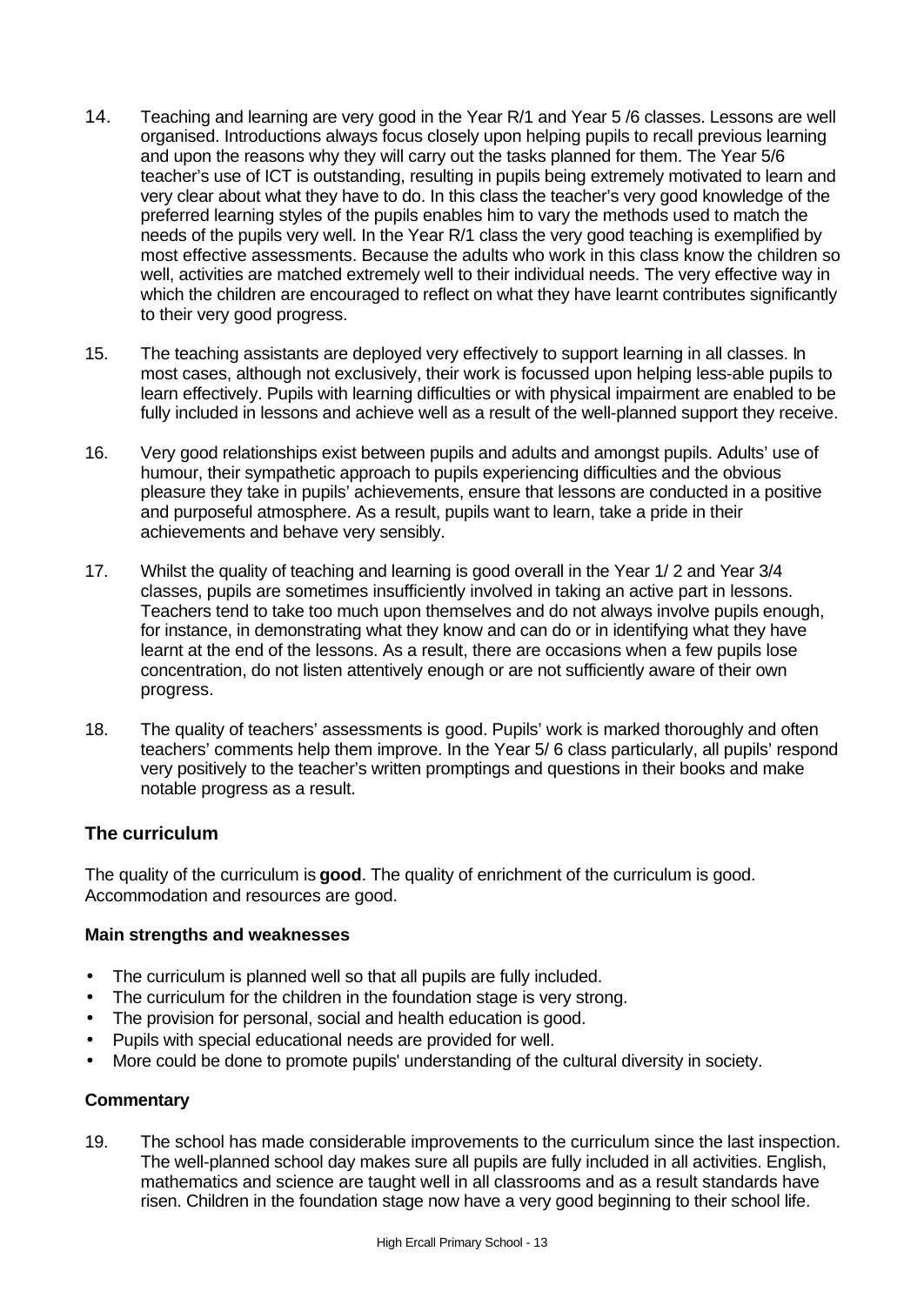The curriculum for ICT is particularly good and promotes well above average standards for older pupils.

- 20. Particular groups of pupils, such as those with special educational needs and the more-able pupils, are identified quickly. Individual and group work is planned thoughtfully to meet these and other pupils' needs and their progress is monitored carefully. All pupils make good progress as a result. Although the curriculum is well planned more could be done to widen and deepen pupils' understanding of the cultural diversity within society throughout the school.
- 21. The school fully meets the requirement to teach pupils about sex and relationships and the dangers of the misuse of drugs within its well-planned PHSCE curriculum. Pupils' knowledge and understanding of these areas are effectively enhanced through lessons involving the school nurse and the school's liaison police officer.
- 22. Visits and visitors enrich the school day. Some come from the local community, others from much further afield. Pupils visit a good range of places of interest to see and experience things at first hand, including places such as Coalport Tile Museum, or Severn Valley Railway. Extra-curricular activities include sport, the French club and the Environmental Group, all of which are attended in good numbers by pupils who participate enthusiastically. Pupils have access to a limited range of musical and dramatic activities.
- 23. The provision for pupils with special educational needs is good and this is an improvement since the time of the last report. Teachers match work to the detailed individual education plans. Classroom assistants work effectively with individuals and small groups. All pupils make good progress as a result and many reach the average level by the time they leave the school.
- 24. The school has good accommodation and resources, which support teaching and learning well. Pupils have ample room in which to study and research. There are plenty of computers for them to use to support their learning and a good-sized hall and extensive outside playareas. The school is immaculately clean and the quality of display is excellent. As a result, pupils are encouraged to take great care of their environment and to take a pride in presenting their work well. In all subjects and areas of learning the good quality and use of resources enhance the quality of lessons.

### **Care, guidance and support**

The provision for pupils' care, welfare, health and safety is very good. The provision of support, advice and guidance based on the monitoring of pupils' achievement is very good. The involvement of pupils through seeking and acting on their views is very good.

### **Main strengths**

- The induction arrangements for children in the reception class are very good.
- There are very effective procedures for health and safety, child protection and first -aid.
- All adults know the pupils very well and provide very good levels of care.
- There are very good systems for monitoring pupils' academic standards and progress.
- Arrangements for monitoring pupils' personal development are very effective.
- The involvement of pupils in the school's work is very good.

### **Commentary**

25. There are very good arrangements for children when they start school, which are enhanced by the very good relationships with the local pre-school. The arrangements include preliminary visits to the school by both children and parents and a video of a "day in the life of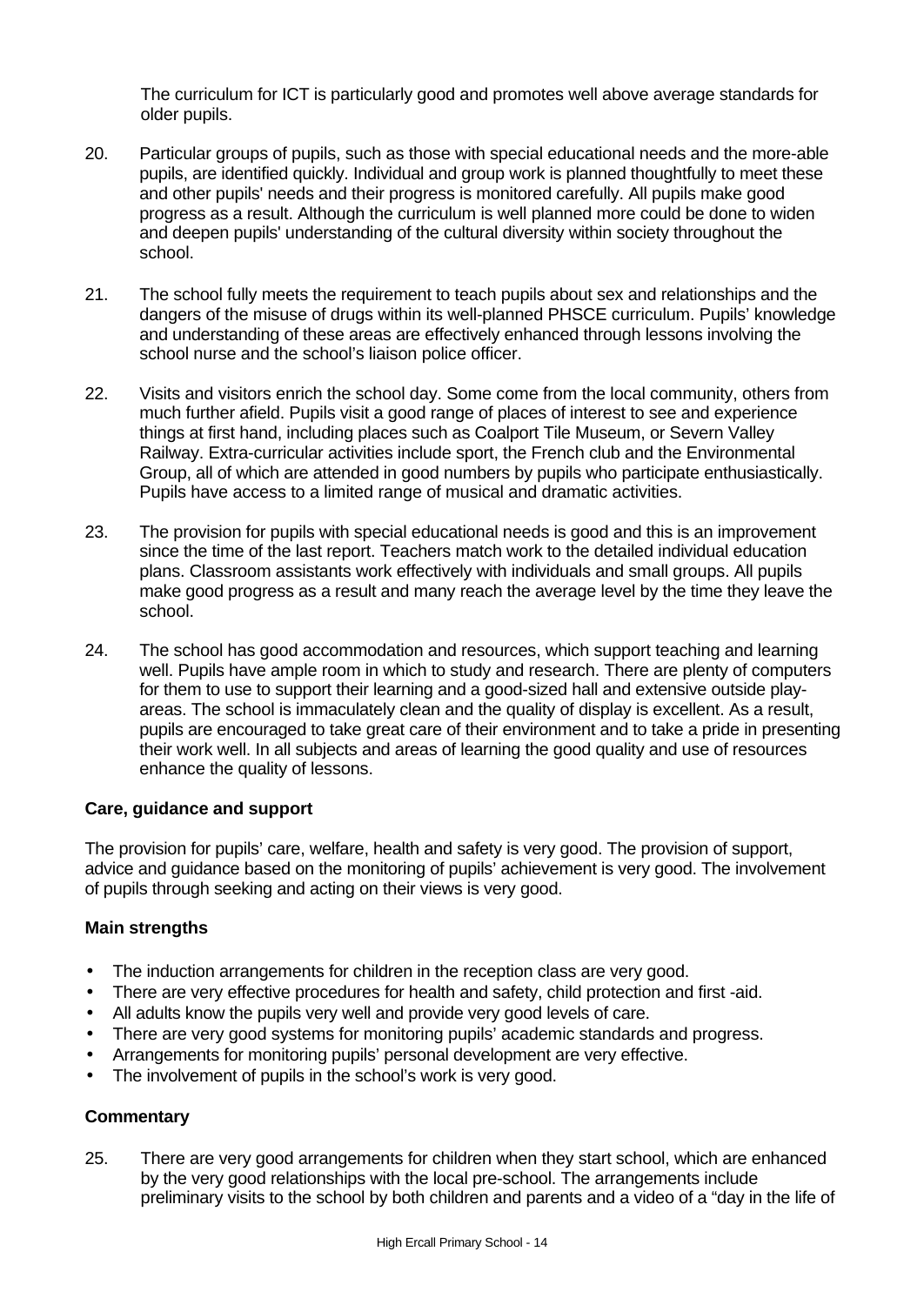the reception class" which is shown to and much appreciated by parents. These visits enable teachers to gather information about the children and, as a result, children settle in very quickly and make good progress. Throughout the school, pupils with special educational needs are provided for and supported well.

- 26. The school has good health and safety procedures. There is a designated person for child protection and for pupils in public care. These procedures are very effective. The staff are very aware of child protection issues and there are good guidelines and training for both teaching and non-teaching staff. The school nurse and the traveller support worker provide very good support. Links with local social services are satisfactory. Arrangements for the administration of first-aid and for monitoring pupils' medical conditions are very good and all staff have received training. Emergency procedures are very thorough. Risk assessments are carried out regularly and the local education authority monitors an annual health and safety audit. Additional assessments are carried out for trips and visits.
- 27. There is a strong bond of trust between pupils and all adults who work in the school. All pupils who responded to the inspection questionnaire felt there was at least one adult to whom they could turn for advice. Adults know the pupils very well and monitor their personal development very effectively. Academic monitoring is used very well to inform pupils' reports. Very good tracking systems are used to check on pupils' progress and pupils understand what have to do to improve. Pupils' views are sought consistently through circle time, assemblies and PHSCE. Pupils in their questionnaire felt confident that their views could be heard and acted upon- members of the school email their ideas to the School Council for their meetings each half-term, which are attended by governors. Video conferencing meetings are also held with other schools. The school council has received a Health and Safety Award for making the school grounds safer.

# **Partnership with parents, other schools and the community**

The school's links with parents are **very good**. Links with the community and with other schools are very good.

### **Main strengths and weaknesses**

- Parents have very positive views of the school.
- The school provides parents with very good information.
- Good links with the local pre-school and with other local schools provide many benefits for the pupils.
- The school has very good links with the local community.

- 28. Parents and carers express very positive views on all aspects of the work of the school. Information provided for parents is very good. The school web-site gives good information about events as well as all newsletters. Details about the work pupils are to cover are provided every half-term and home/school books are used very well as a means of dialogue between school and home. Regular newsletters keep parents well informed of events and parents have great confidence in the school because teachers are always available for informal consultation at the end of the day. Written annual reports are good. They provide diagnostic and helpful information for parents on their children's progress, set helpful targets and offer parents and pupils the opportunity to comment on how well pupils are getting on.
- 29. The good links with the local secondary school and the very good links with other local small primary schools have considerably enhanced the skills and expertise of teaching staff and contributed significantly to pupils' quality of learning. Because very good links have been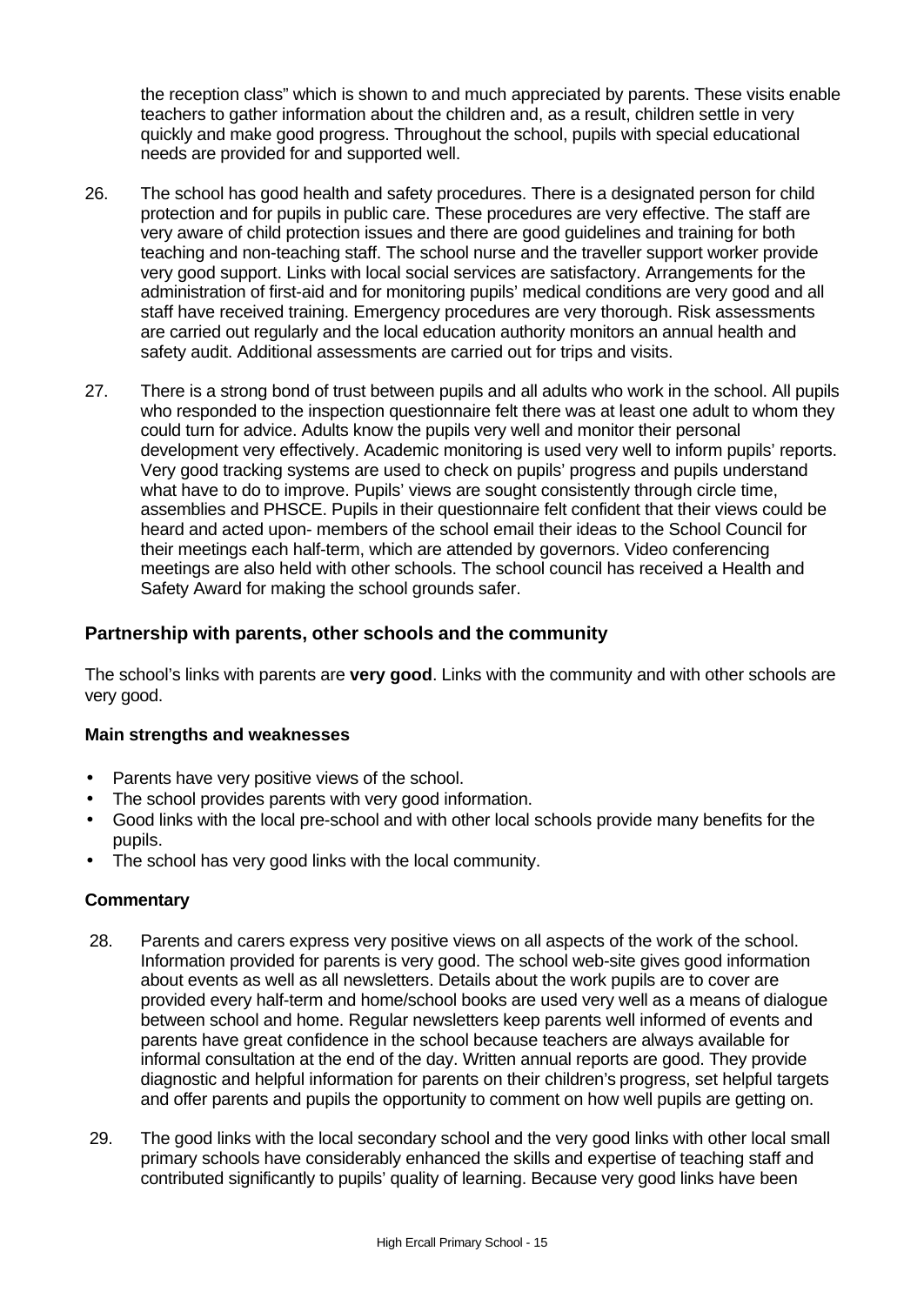made with the pre-school housed adjacent to the school children entering the reception year settle in very well.

- 30. Parents support the school very well through the Parent, Teacher Association, which runs a good range of social and fund-raising events to support the school. A very good number of parents help in school on a regular basis and many more with trips and visits.
- 31. The school is at the heart of the local community. As a result of the involvement of local business and services pupils personal, spiritual, moral, social and cultural development is enhanced. Pupils join in the annual tree-dressing ceremony, maypole dancing and crafts in the village. As part of the Schools for Health scheme, pupils have worked with local councillors, police and emergency services.

# **LEADERSHIP AND MANAGEMENT**

The overall quality of leadership and management is **very good**. The headteacher is an excellent leader. The deputy headteacher supports the headteacher most effectively and has been very influential in implementing outstanding practice in the use of ICT. The school is **very well managed** and governance is **very good**.

### **Main strengths and weaknesses**

- The extremely clear vision of the headteacher.
- The leadership of the deputy headteacher.
- The quality and positive impact of staff training.
- The very effective work of the governing body.

- 32. The headteacher has an extremely clear vision and constantly focuses her attention upon seeking ways to improve pupils' standards, achievements and their quality of education. She succeeds in this by rigorously monitoring the quality of teaching and learning, by providing opportunities for all the staff to improve their skills and confidence and by creating a very effective team. The headteacher has been very influential in co-leading an extremely active network of local schools, which has provided both mutual support for staff and high quality training. Improvements in teachers' skills and pupils' standards and the quality of resources in ICT, science and mathematics have resulted from this close co-operation.
- 33. The deputy headteacher has recently taken on a greater leadership role in the school as a result of the headteacher's part time secondment to the National College for School Leadership. The headteacher and deputy headteacher have worked very closely and successfully together to ensure that the school's leadership and management are maintained at a high level of efficiency. Governors and staff confirm that they have great confidence in the existing arrangements and evidence indicates that the school continues to be extremely well led.
- 34. The deputy headteacher has very effectively led initiatives, which have improved provision in ICT and mathematics throughout the school. There are examples of outstanding practice in the use of ICT in lessons as a result of his excellent leadership and of the teaching and support staffs' very positive response to it. The very good leadership and management of the foundation stage, English and mathematics are having a very positive impact on the quality of teaching and learning.
- 35. The school's very effective management structures mean that the leadership's strategic vision is successfully implemented. All the senior management team, together with governors, closely check the quality of teaching, pupils' standards and achievements and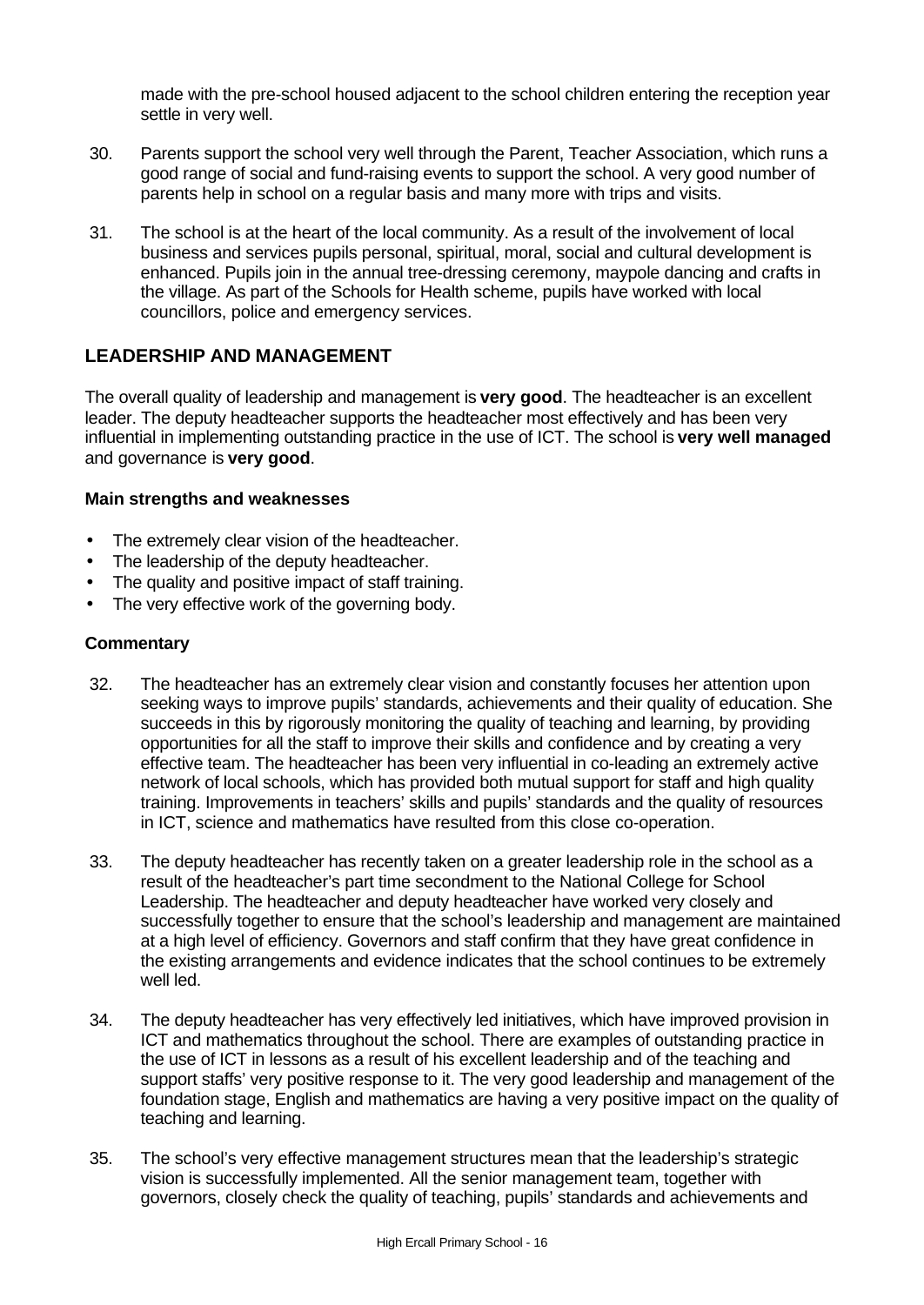personal development, in order to evaluate whether targets set for improvement are met. The rigour with which this is carried out has been a key factor in the high standards achieved and the very good improvements made since the last inspection, in standards and provision.

36. Governance is very effective. Governors are very aware of the strengths and weaknesses of the school because they visit classrooms, analyse test data and influence school improvement priorities. They constantly seek ways of improving the school's resources and accommodation, skilfully directing available funds towards key priorities for improvement and fully supporting the headteacher's involvement in local and national initiatives, having first carefully evaluated the likely resulting benefits for staff and pupils.

### **Financial information**

### *Financial information for the year April 2002 to March 2003*

| Income and expenditure $(E)$ |        |  | Balances (£)                   |
|------------------------------|--------|--|--------------------------------|
| Total income                 | 312980 |  | Balance from previous year     |
| Total expenditure            | 338240 |  | Balance carried forward to the |
| Expenditure per pupil        | 2967   |  |                                |

| Income and expenditure $(E)$ |        |  | Balances (£)                        |       |
|------------------------------|--------|--|-------------------------------------|-------|
| Total income                 | 312980 |  | Balance from previous year          | 34338 |
| Total expenditure            | 338240 |  | Balance carried forward to the next | 1381  |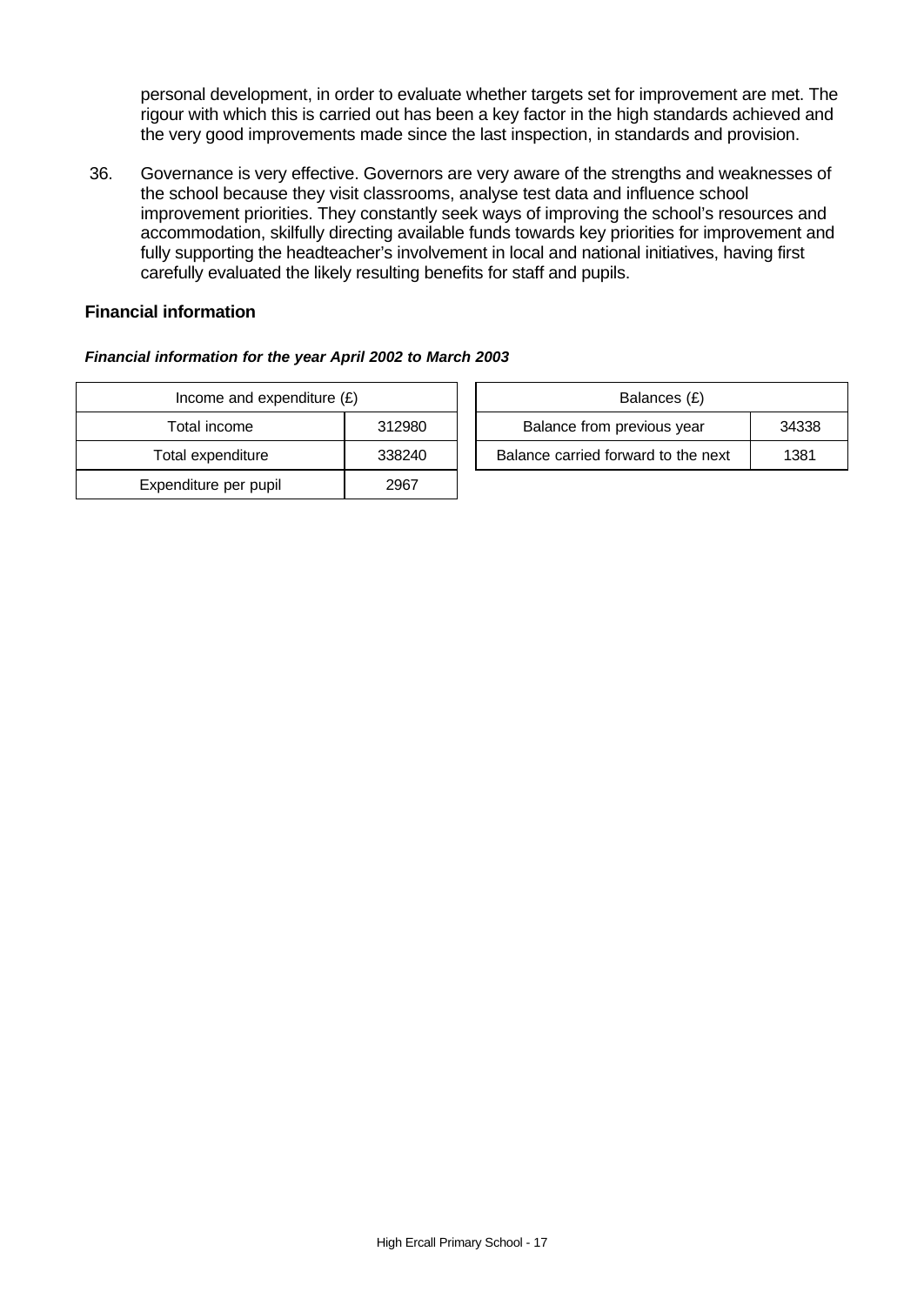# **PART C: THE QUALITY OF EDUCATION IN AREAS OF LEARNING, SUBJECTS AND COURSES**

# **AREAS OF LEARNING IN THE FOUNDATION STAGE**

Overall provision is very good, representing excellent improvement since the last inspection of the school. Very good leadership and management, effective planning across the six areas of learning and very good teaching, with some excellent features, all combine to provide children with a good start to their education. They make very good progress. Induction procedures are good. There was insufficient evidence to make judgements about standards of physical or creative development.

### **PERSONAL, SOCIAL AND EMOTIONAL DEVELOPMENT**

Provision in personal, social and emotional development is **very good.**

### **Main strengths and weaknesses**

- Children make very good progress in learning to get along with others, being confident to try new things and in managing their own learning.
- Excellent features of teaching encourage good attitudes to work.

### **Commentary**

- 37. The school has good induction procedures for children and parents, which help children to settle into school quickly and happily. This was evident in the way that, although still in their first term, children already have very good relationships with all the adults working in the classroom and with each other. They enjoy coming to school and have a positive attitude towards learning. They learn more about other aspects of school life when they attend assemblies and have lunch and play with older pupils. In the classroom and outside, they work and play together in small groups, as well as alone. They take turns, help one another and behave sensibly. They clear up with little prompting.
- 38. Adults set clear expectations of behaviour and give constant praise and encouragement to reinforce these. They provide excellent and consistent role models for co-operation and a calm, diligent approach to work. An excellent feature of the consistently very good teaching is that children are regularly involved in planning some time for themselves. They discuss their options with an adult and make responsible decisions, which they later carry out. This challenges children to think for themselves and fosters competence and self-confidence. All children are on course to achieve or exceed the early learning goals in this area by the time they reach Year 1.

### **COMMUNICATION, LANGUAGE AND LITERACY**

Provision in communication, language and literacy is **very good**

### **Main strengths and weaknesses**

- Teachers and other adults take every opportunity to develop children's language skills.
- Children have good opportunities to practise their speaking and listening skills.
- The organisation of the classroom and the wide range of activities planned for them provide children with many opportunities to develop reading and writing skills.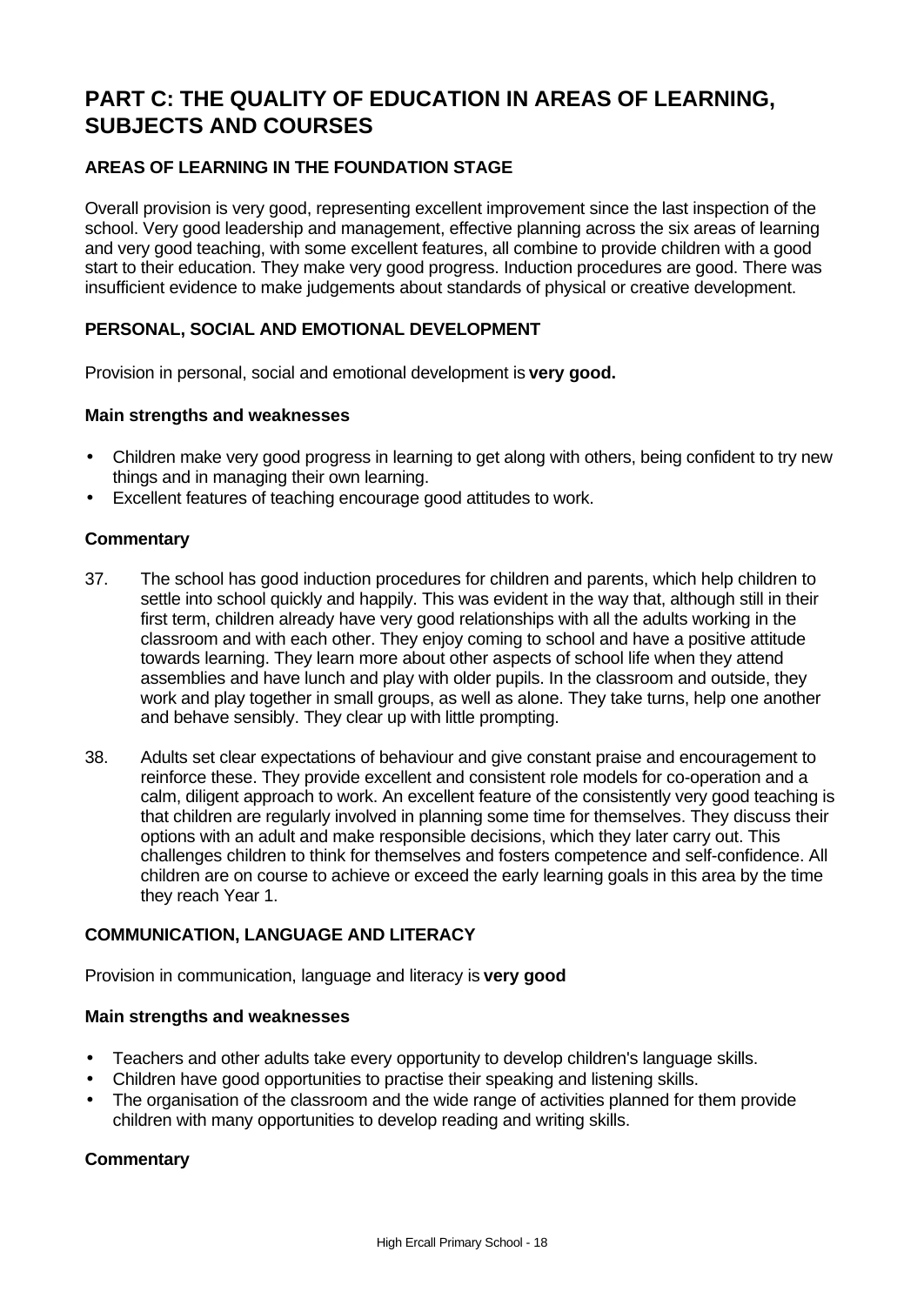39. Most children have started school this term with above average communication, language and literacy skills this year, although this is not always the case. Early indications are that most children will achieve the early learning goals in this area by the time they reach Year 1 and many are likely to achieve beyond these. Children are surrounded by lively reading from adults, with signs, notices, writing corners and role-play areas, all of which encourage the use of early literacy skills. The staff take every opportunity to initiate discussions to extend children's ideas and vocabulary is developed through the use of probing questions. For instance, the teacher joined the game in the 'Post Office', continually talking to the children and asking them questions so that they had to organise their thoughts and choose appropriate words to describe what they were doing. Examples of writing indicate that children are already writing their own name and correctly forming many letters. This is above average. They enjoy the many opportunities for writing offered around the classroom. There are many opportunities through the day when children can look at books for themselves. They 'read' familiar text to each other and enjoy the stories. There is a good emphasis on the recognition of sounds to help children to learn to read and the teacher carefully tracks individual progress in this. Teaching in this area is very good.

### **MATHEMATICAL DEVELOPMENT**

Provision in mathematical development is **very good**

### **Main strengths and weaknesses**

- Children enjoy working with numbers.
- They receive some excellent teaching, which sets high expectations and results in the children's very good progress.

### **Commentary**

- 40. The children enjoy the many practical counting sessions and activities that involve number. Most recite numbers to 20 and recognise symbols up to 10. Nearly all count up to five objects correctly. Several children were observed using a computer program to successfully match coins to their values. Most children are on course to achieve or exceed the early learning goals in this area. Many already count in groups of ten, use mathematical language to describe what they are doing, and are beginning to understand that two numbers can combine to make a given third.
- 41. Teaching is very good with some excellent features. In particular, planned activities to teach a skill or concept cover a range of different learning styles. Children are encouraged to use all their senses so that, over time, they develop their own preferred technique. Children both *hear* the number of coins dropped into a pot, and physically *move* coins on the computer screen using the mouse. Excellent use is also made of interactive technology in the classroom. They *see* and can track groups of ten along a line as they count, and use the stylus to demonstrate to their friends how they calculated an answer. There are many appropriate, practical activities available in the classroom and outside, which help to prepare the way very well for future learning. There is a very good balance of direct teaching and choice of activity.

### **KNOWLEDGE AND UNDERSTANDING OF THE WORLD**

Provision in knowledge and understanding of the world is **very good.**

### **Main strengths and weaknesses**

The range of interesting activities planned to promote learning.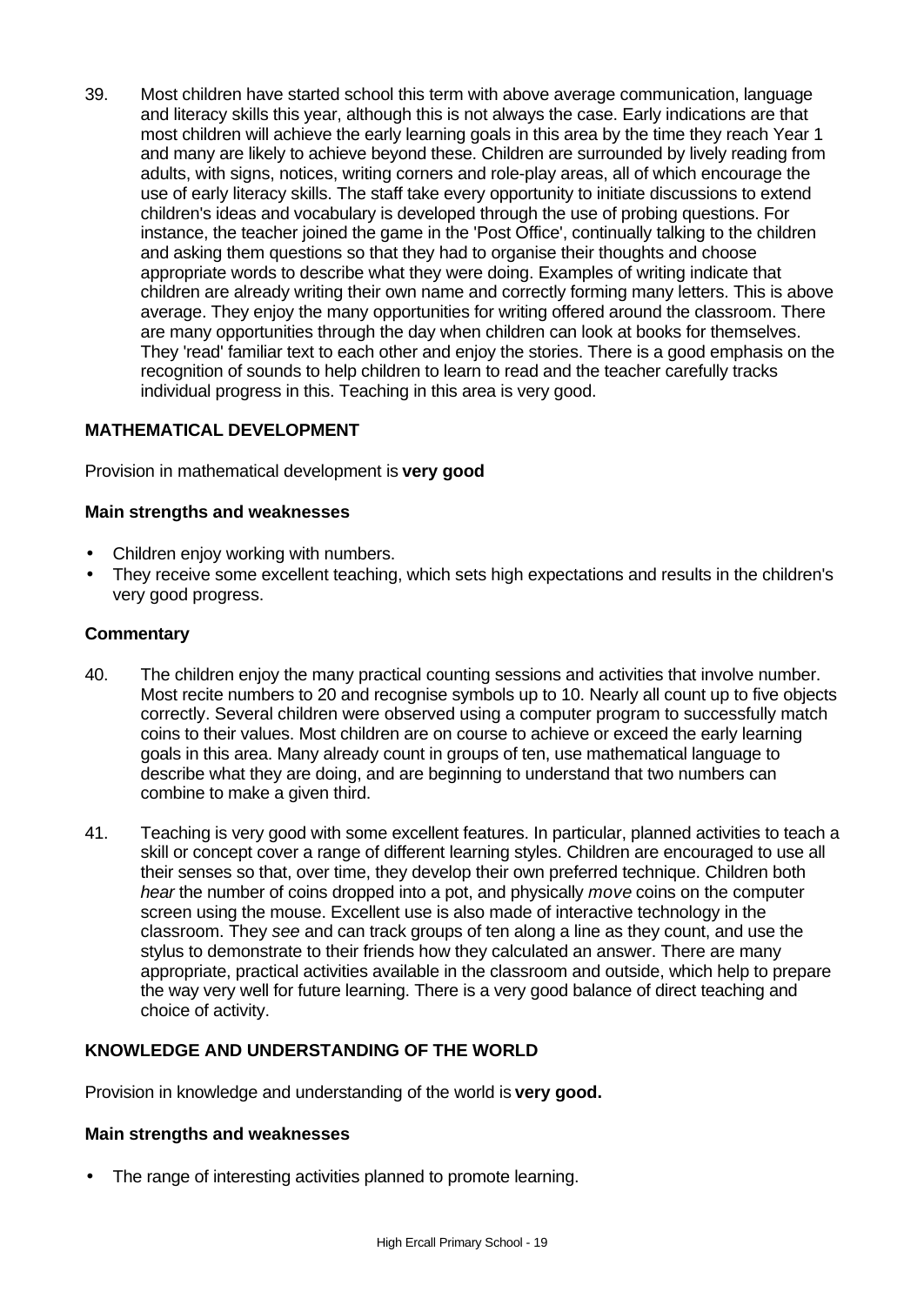- Effective use of questioning by all the staff to help children's understanding of the world about them.
- The need for more equipment in the outdoor play area.

# **Commentary**

- 42. Children are working at levels expected for their age. There is a good range of interesting activities planned to stimulate children's curiosity and this now includes good use of a new outside play space: an improvement since the last inspection. This includes both hard and softer surfaces and a small garden, all safely fenced. The area has yet to be fully equipped so that, for example, children have yet to have appropriately sized tools for digging and sufficient wheeled toys to both play with and investigate the mechanics of such toys. Children make regular use of the computers and tape recorders in the classroom. They help each other use such equipment and demonstrate above average confidence and skills. Children know the difference between past and present relating this to their own lives. They are finding out about their school and where they live, matching photographs to places.
- 43. Teaching is very good, primarily because all the staff and adults constantly encourage children to investigate and enjoy learning. They are skilled in using carefully framed questions to help children organise their thoughts and extend the learning process. They patiently allow children to do things for themselves.

# **PHYSICAL DEVELOPMENT**

It was not possible to observe any direct teaching in this area of learning and so make an overall judgement of provision and standards. Teachers' planning and classroom organisation indicates a good range of opportunities for children to develop well in this area of learning. Children use the main school hall for regular, formal physical education lessons and have access to a safe outdoor play area. The teacher organises good opportunities to develop manual dexterity through drawing, painting, modelling, construction toys and use of the mouse to control the computer cursor.

### **CREATIVE DEVELOPMENT**

It was not possible to observe any direct teaching of this area of learning and so make an overall judgement. Evidence from displays in the classroom and about the school indicates that provision is very good. An excellent feature of all teaching in the foundation stage is the attention to the development of the senses and, together with their evident confidence, children are well placed to develop and express their own ideas. The role-play 'Post Office' and the puppet theatre were popular venues during the inspection. At the end of a mathematics session, the children sang number rhymes as they cleared away. Colourful artwork on display indicates a range of activities in two and three dimensions where children have successfully mixed colours, created textures, and used a variety of materials.

# **SUBJECTS IN KEY STAGES 1 and 2**

# **English**

The provision for English is **good**.

### **Main strengths and weaknesses**

- The leadership and management are very good.
- Standards in English are above the national expectation.
- Teaching is consistently good.
- Pupils are very enthusiastic learners.
- ICT is used very effectively in teaching and learning.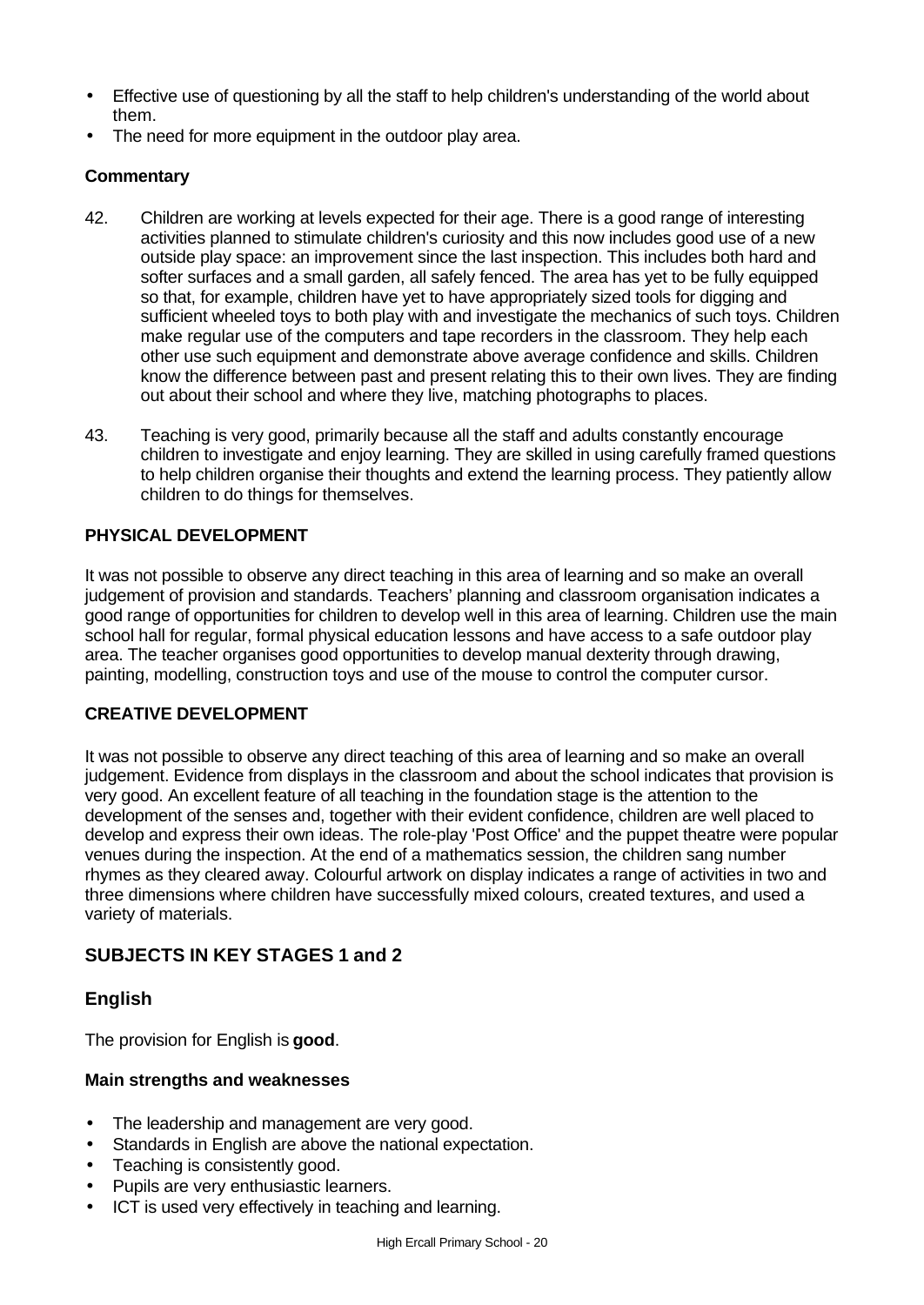- Assessments are used well to ensure good progress.
- Cross-curricular links are planned thoughtfully.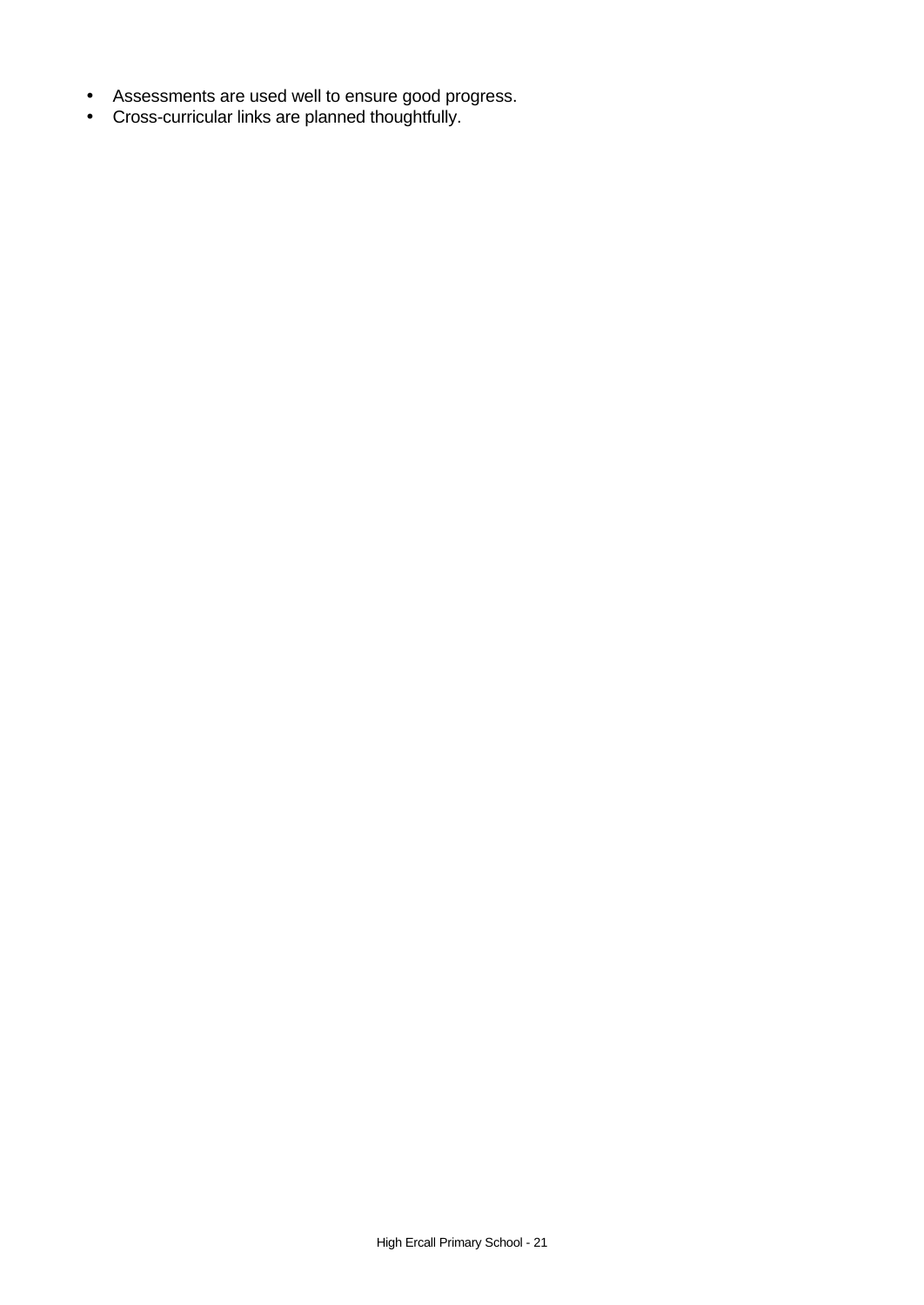- 44. The school has made very good improvements since the last inspection. Standards are now well above average in Year 2 and above average in Year 6. There are more pupils with special educational needs in the current Year 6 than in last year's class which explains why average standards do not quite match those reflected by the 2003 national test results. A higher proportion of the pupils reach Level 5 than pupils do in other schools nationally.
- 45. Pupils achieve well. Teachers raise standards progressively as pupils move through the school from the average level on admission. Pupils with special educational needs are identified early and make good progress and many reach the expected level by the time they leave the school. Other groups of pupils also make good progress because teachers and the senior staff use a range of assessments to effectively check pupils' understanding. More-able pupils are always given more challenging work in literacy lessons. Marking is used very well to monitor pupils' daily progress and to help them improve.
- 46. Standards in speaking and listening are above average at the end of Year 2 and Year 6. Pupils listen with concentration to the teacher and each other. They demonstrate, by their questions and answers, a good understanding of what is being said by the teacher and other pupils. Generally, teachers encourage all pupils to speak clearly and at length, to answer in sentences and to give reasons for their answers. However, on some occasions, in the Year 1/ 2 and Year 3/ 4 classes, teachers restrict pupils' opportunities to contribute by talking at too much length and providing too much information, rather than requiring pupils to think and respond themselves.
- 47. Pupils in Year 2 are well above average readers. They use a range of skills to successfully tackle unfamiliar words, confidently use an index and enjoy reading fiction. Parents hear their children read regularly which helps progress. Year 6 pupils show they have built on these skills further. By now they:
	- Read increasingly difficult texts for information and understanding.
	- Scan and skim quickly before reading in detail.
	- Read a range of fiction, sometimes aloud.
	- Begin to read 'between the lines' so they read in more depth.
- 48. All of these skills were observed in a very good reading session when different groups of Year 6 pupils worked on different tasks. Teaching assistants skilfully help with group work in all literacy lessons and contribute well to the good achievements, especially of the less-able pupils.
- 48. Pupils write to a well above average level in Year 2. They organise their ideas in sequence. Most words are spelled correctly. Handwriting is well formed and neat. More-able pupils usually use apostrophes and inverted commas correctly. These different skills were observed in a lively and well-organised story writing lesson. In Year 6, pupils use paragraphs, more complex sentences and a range of punctuation accurately. They spell most irregular words correctly and their expressive vocabulary is developing well. They know about different forms of writing and adjust their own writing style accordingly. In an excellent Year 6 lesson to look at balanced and ethical reporting, pupils showed confidence in using all these skills. One pupil came up with the headline 'Water Graveyard', showing a very good combination of imagination and journalistic language.
- 49. The quality of teaching and learning is good. Teachers plan lessons in a clear and precise manner. Basic skills are always taught very well. Assessments of pupils' work are up to date and in depth. The quality of relationships between adults and pupils is excellent. Teaching assistants know exactly what to do and help groups skilfully. Resources are ready to hand and matched to pupils' ability for both reading and writing. All teachers use ICT in an excellent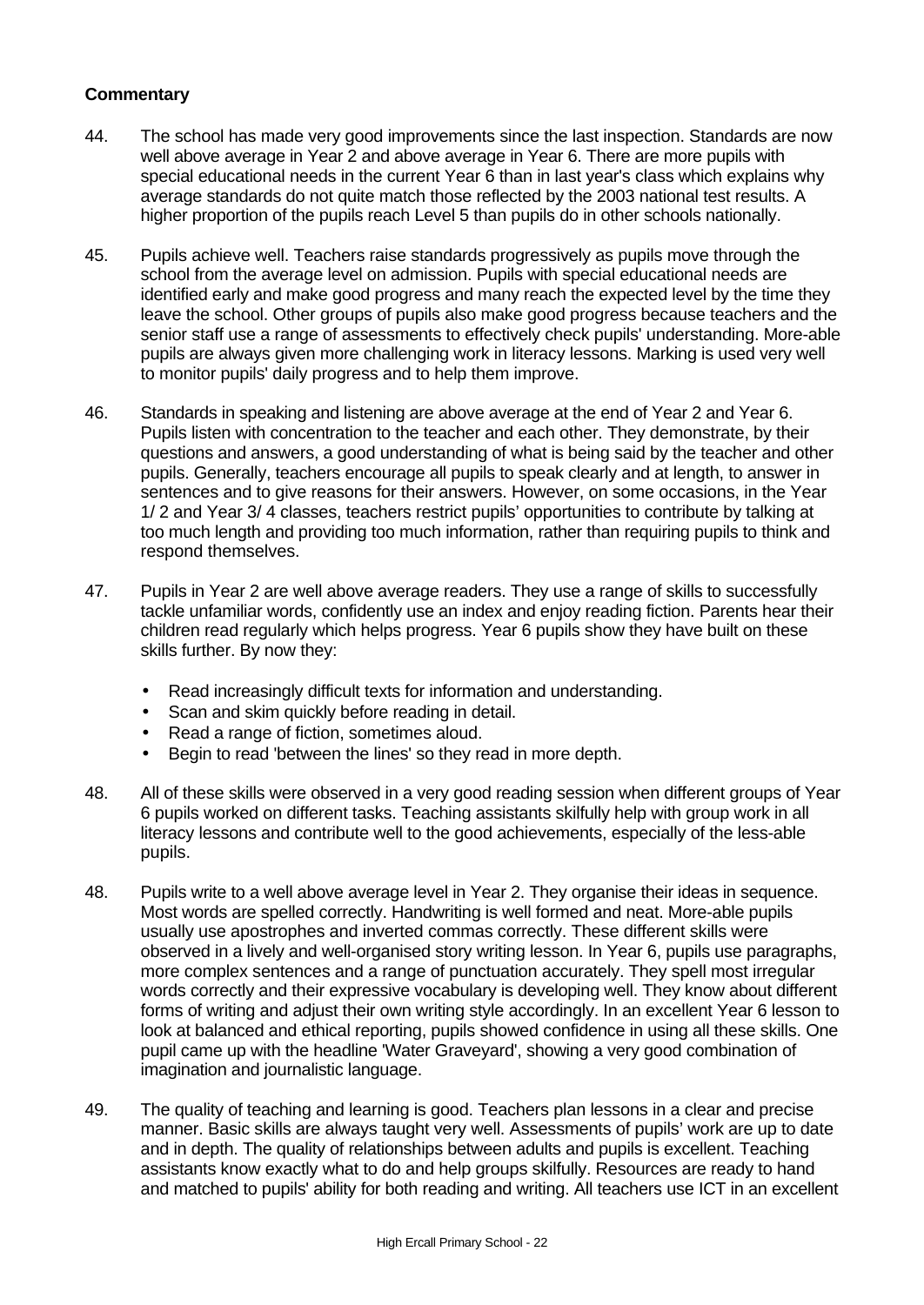way throughout the school. As a result of these good teaching skills, used consistently well in all classrooms, pupils:

- Learn enthusiastically whatever the task.
- Concentrate well when both working individually or in groups.
- Try hard to do their best.
- Know what they need to do to improve.
- 50. The co-ordinator is a strong and very effective leader. She has introduced well thought out and innovative changes in all areas of the subject. Consequently improvements since the last inspection in teaching, standards, achievement, independent learning and the use of ICT have been very good. She knows what is happening in the subject in all classrooms in great detail.

### **Language and literacy across the Curriculum**

51. Opportunities for the use of language and literacy in the humanities, science and ICT are planned very well and contribute well to pupils' achievements in note taking and descriptive and comparative writing.

### **MATHEMATICS**

Provision in mathematics is **good**.

### **Main strengths and weaknesses**

- Pupils achieve well and attain good standards in national tests.
- The quality of leadership and management is very good
- ICT is used exceptionally well to help pupils understand concepts and to encourage their keen interest in the subject.

- 52. Pupils in Year 2 have consistently attained well above average standards in the national tests over the last four years. Standards in the present Year 2 reflect this trend. Most pupils have a secure grasp of basic number, measure length and time accurately, organise data logically and use their very good reading skills to answer written problems correctly. In Year 6, test results over the 2000-2003 period have always been at least average but often better. In 2003, standards were very high. Present standards in Year 6 are above average. Strengths in pupils' attainment are their accurate calculations, using the four rules of number, their ability to apply their knowledge to solve problems, their range of strategies to simplify their calculations and in their use of ICT to help organise data and to interpret information. Pupils with lower ability sometimes struggle with calculations involving decimals because they set them out incorrectly.
- 53. All pupils achieve well and are fully included in lessons and the mathematics curriculum. More-able pupils attain high standards because they are set tasks that make them think and interest them. Less-able pupils are consistently well supported in lessons, which enables them to keep up and to resolve any difficulties they have.
- 54. The quality of teaching and learning is good. Teachers' very effective use of ICT makes a very significant contribution to pupils' learning, achievements and motivation. Teachers used either smart boards or interactive white boards to very good effect in lessons in the Year 1 /2, Year 3/ 4 and Year 5/ 6 classes, significantly enhancing pupils' understanding of money, subtraction and of number patterns. Teachers also use assessment effectively to help pupils improve their work. The quality of marking and of assessment in the Year 5/ 6 class is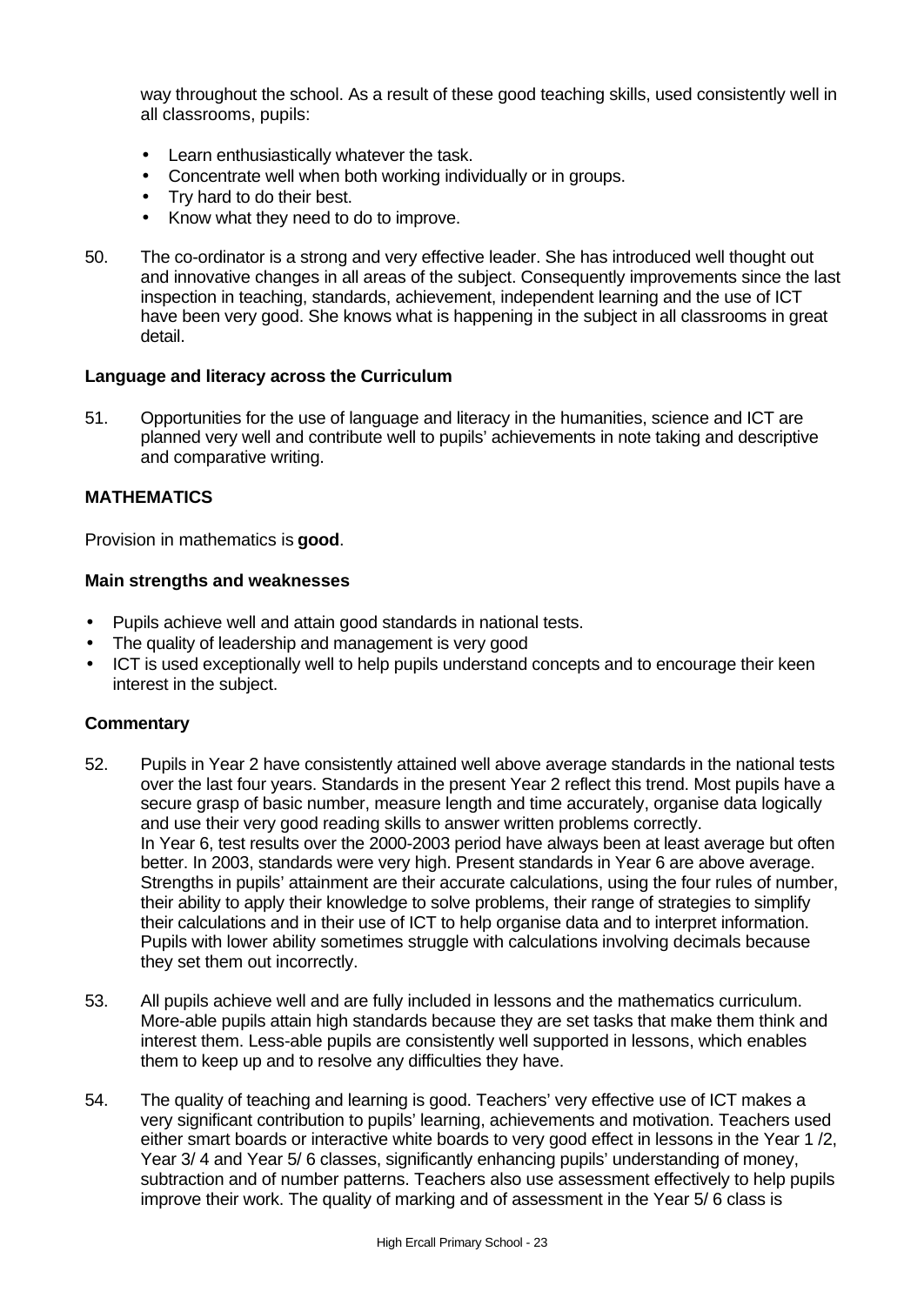particularly good. Pupils are given challenging mathematical targets to achieve, invited to respond to comments made by the class teacher about their work and expected to demonstrate how they have improved their understanding, for example, of place value and of more complex mathematical vocabulary.

55. The quality of leadership and management is very good. The co-ordinator is extremely proactive in promoting high standards and achievement. Notably the very effective use by teachers of ICT throughout the school is a direct result of the excellent training and support provided by the co-ordinator. The rigorous evaluations of test data and of teaching and learning have ensured that provision in the subject continues to improve and that high standards are maintained. Provision has improved well since the last inspection.

### **Mathematics across the curriculum**

56. Pupils apply their mathematical skills well to support their learning in other subjects. In particular, their good ability to measure and to organise data enhances their achievements in science, history, geography and design and technology lessons.

# **SCIENCE**

The provision in science is **good.**

### **Main strengths and weaknesses**

- Pupils achieve well and attain above average standards by the time they leave the school.
- There is a good focus on investigational science, so pupils understand the importance of scientific enquiry.
- The quality of teaching and learning is good and pupils learn well.
- Teaching assistants give effective support to pupils.
- The subject is well led and managed.
- Pupils' work is assessed and monitored carefully.

- 57. Standards are well above average at the end of Year 2 and above average in Year 6. Average standards vary from year to year because of the small numbers in each year group. There are more pupils with special educational needs in Year 6 this year than in 2002, so standards are not as high as those reflected by the 2003 national test results. A higher than average proportion of pupils reach the higher level (Level 5) than in most schools. Pupils with special educational needs make good progress because of the effective support from teaching assistants. Many of these pupils reach the expected level because of this.
- 58. Pupils achieve well as a result of good teaching built around consistently good quality planning. The emphasis on scientific enquiry in all classes ensures that pupils become confident when planning and carrying out their investigations. This reflects the school's successful drive to improve this aspect of pupils' knowledge and understanding. Work is set at different ability levels in all lessons. Pupils' work is monitored carefully so that the teachers know precisely how each pupil is progressing. Good quality marking of work is an important part of this and provides pupils with a good knowledge of what they need to improve and their areas of strength.
- 59. Pupils attain well above average standards by Year 2. Most pupils enter school with an average understanding of the world around them. The very good teaching in the reception class gives them a very good foundation for their scientific knowledge. This is built on well so that by Year 2, pupils: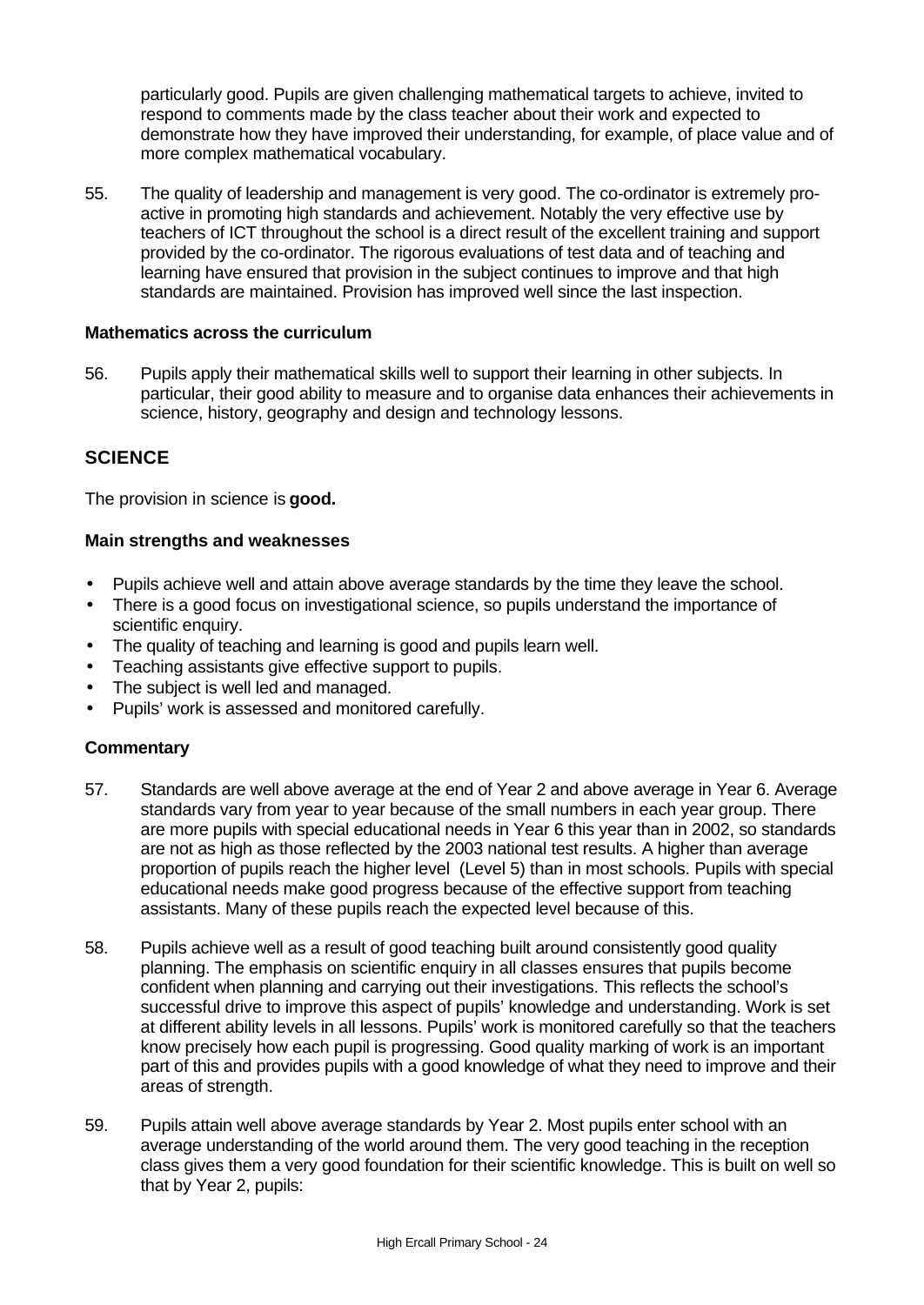- Predict confidently what will happen in an investigation.
- Understand what a fair test is and begin to organise it.
- Give good explanations, using scientific language.
- Write about their experiments at some length.
- 60. By the time they leave the school pupils are confident scientists. They reach an above average standard in all aspects of the subject. Investigative science is a strength of the school. For example, they organise and conduct an experiment to decide 'Do objects weigh the same in air and water?' Pupils often use tables of results and line graphs to represent their findings. They use ICT very confidently in their learning. This was observed in a lively Year 6 lesson when pupils researched information about the moon and its orbit.
- 61. Teachers are very confident in their approach to science. Lessons observed were of good or very good quality. Resources were to hand and teachers' plans were good. Explanations were clear so groups of pupils knew what they had to do. Learning assistants support groups well. All staff ask questions to make pupils think. Relationships are warm. As a result of these good teaching skills, pupils are very keen to learn, to add to their knowledge and to work harmoniously in small groups. However, in a few lessons teachers talk for too long, limiting the opportunities for pupils to express their ideas.
- 62. The co-ordinator leads the subject effectively. She works closely with a group of nearby schools to remain up to date and to bring new ideas to the staff. Because she analyses test results, the teachers' plans and pupils' work she has a good grasp of what is taught in classrooms and of individual pupils' progress. As a result of the leadership and management, all issues for improvement in the last report have been successfully addressed.

# **INFORMATION AND COMMUNICATION TECHNOLOGY**

Provision for information and communication technology is **very good.** This represents an excellent improvement since the school was last inspected. During the inspection no discrete ICT lessons were observed. However, much evidence of work carried out by pupils in support of other subjects was seen and judgements could be made from this.

### **Main strengths and weaknesses**

- Pupils have very positive attitudes to their learning.
- Information and communication technology is taught extremely well as a skill to aid work in other subjects.
- Excellent and inspirational leadership identifies appropriate priorities for improvement and encourages teachers, whose skills are rapidly improving, to make very effective use of ICT in the classroom. Developments in the subject are well managed.

### **Commentary**

63. The excellent improvements made since the previous inspection are due in part to the vision and expertise of the co-ordinator for the subject. The partnership with the local education authority has also brought benefits to this small village school via its Intranet system. Video conferencing, sharing of good practice and good value for money programs are available through this initiative. All have a very positive impact on pupils' very good attitudes to, and interest in, the subject. By the end of Year 2 standards are above expected levels. Pupils make purposeful use of ICT, and have learned a range of basic skills. In Year 6, standards are well above those expected. Pupils have a very good and wide range of computer skills at their fingertips and make use of them effectively in many subjects. They work with spreadsheets, graphs, control programs, video recording and conferencing, and use programs*,* to enhance and refine the appearance of their work. Internet and e-mail facilities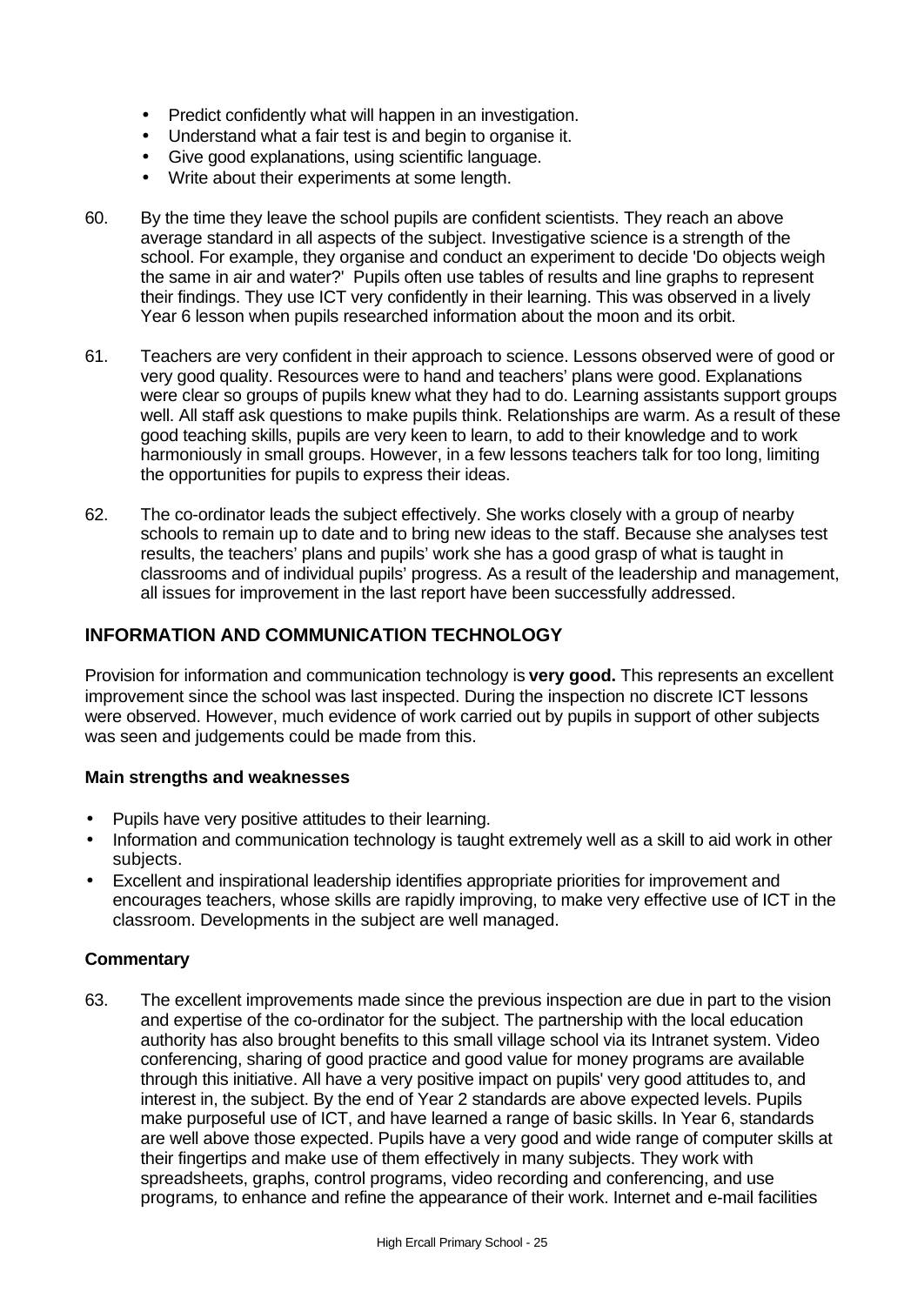are used competently for research and communication. There is a thorough but practical assessment system in place, covering all the strands of study, so that the teachers know where further help or challenge is needed.

64. Exemplary leadership of the subject throughout the school has been sensitive to the pace of change needed because of differing levels of expertise and confidence amongst the staff. It is the school's intention that full use is made of interactive technology as a teaching tool and it is here that teachers excel. They all use smart or interactive whiteboards in their classrooms, allowing them to clearly demonstrate the structure of lessons and learning intentions to pupils. Time is used effectively because all charts and diagrams are produced at the touch of a button, sometimes reminding pupils of prior learning or where new learning is leading. For the most part teachers can show rather than tell. Interactive technology is used right from the start to innovatively increase the range of multi-sensory activities for the youngest children. Older pupils sensibly discuss how technology aids their investigative science, mathematics and literacy studies. In a literacy lesson, for example, pupils' planning was linked to the 'bigger picture' on the classroom board so that all could see how their group task made a contribution to the whole, while the teacher could indicate what needed to be tackled next. In another lesson, the use of still frames from a video, made earlier by the pupils, helped them to stay focused on the elements of a debate about road safety. Information and communication technology is also used to enhance the partnership with parents. General communication, as well as specific examples of targets and homework, is all readily available, as is a video of a typical day in school. This is valuable for parents new to the school. Such initiatives are technically possible because of expertise offered by the local education authority. Pupils have enthusiastically embraced the new technology and their attitudes to learning are very good as a consequence.

### **Information and communication technology across the curriculum**

65. Information and communication technology is an integral part of teaching and learning. It is used to very good effect to aid pupils' work, particularly in science, mathematics and literacy. Currently, some opportunities are missed in art and music to use computer software for composition

# **HUMANITIES**

No **geography** lessons were observed so it is not possible to make a secure judgement about provision. From displays and pupils' work analysed, discussion with staff and pupils and from analysing teachers' plans it is possible to say that the National Curriculum is fully taught, and that pupils have a secure knowledge of aspects of physical and economic geography. Younger pupils for instance, know that there are four seasons and which months of the year correspond with which season. They have some understanding of the different uses of land in their own locality. Older pupils identify, on well-drawn and labelled maps, where the world's main deserts are and effectively link their understanding of irrigation methods with their learning about Ancient Egypt.

### **History**

Provision in history is **good.**

### **Main strengths and weaknesses**

- Pupils have a good understanding of the differences between the present and the past.
- Teachers use interesting methods to make pupils aware of historical events and famous people.
- Pupils use their writing skills well to illustrate their knowledge and understanding of history.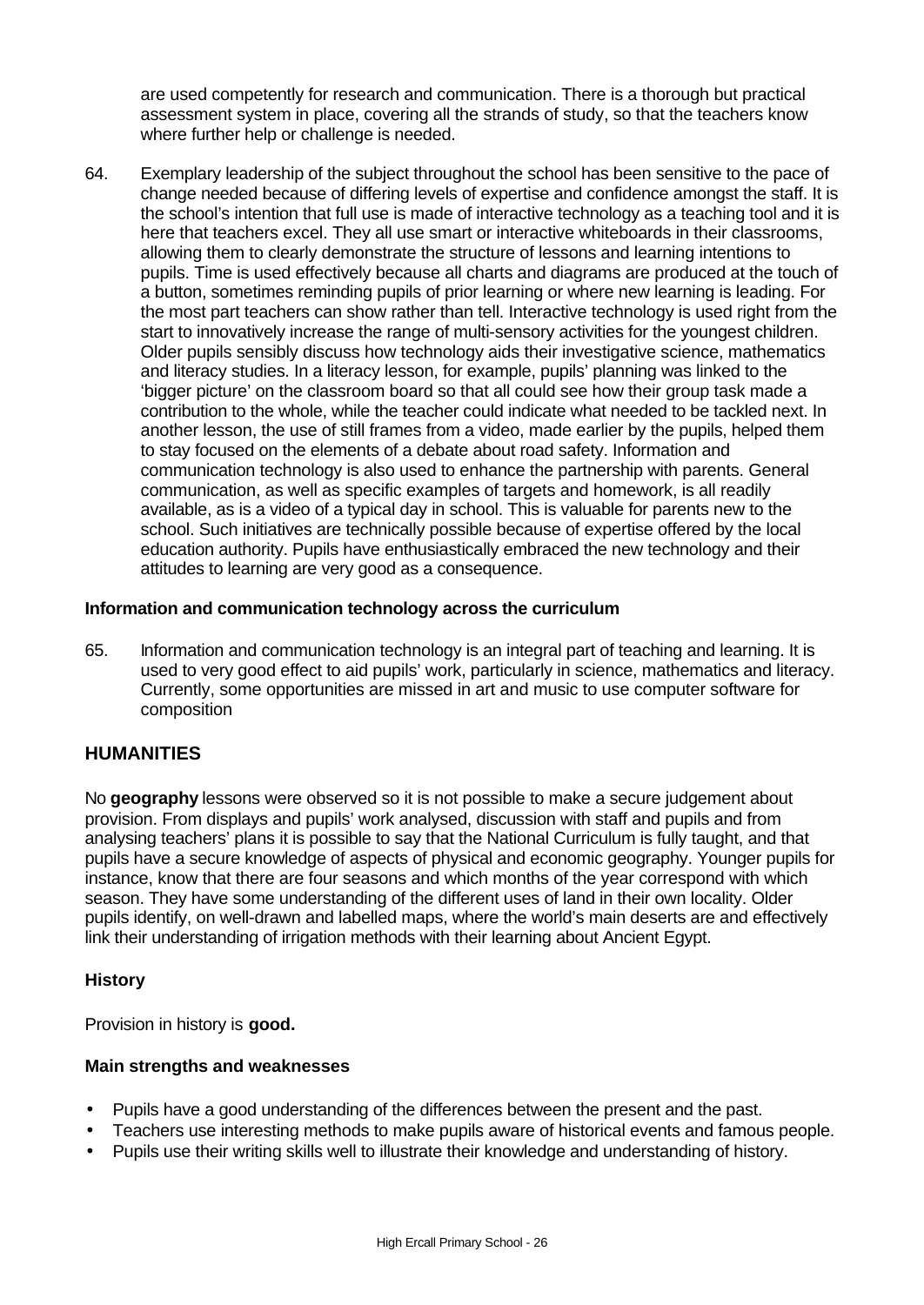### **Commentary**

- 66. Standards throughout the school are above average and have improved since the last inspection. Pupils have a clear understanding of how different things were in the past compared with today. For instance, pupils in Year 2 understand, through studying the lives of famous people such as Grace Darling and Florence Nightingale, that conditions at sea and in hospitals were vastly different in the 19<sup>th</sup> Century to those found now. Year 6 pupils realise that despite the sophistication of some of the ideas and institutions of the Ancient Greeks, attitudes towards women and religion were very different to those currently prevailing in their own society.
- 67. All pupils achieve well and the quality of teaching and learning is good. A significant factor in the good achievements of less able pupils, including those with special educational needs, is the support they receive from teaching assistants. Another positive feature of teaching, which contributes well to pupils' good standards and achievements, is the interesting way in which lessons are delivered. Teachers use ICT very well, both to introduce lessons and to help pupils find information. They effectively use the school's very good links with the community, for instance, by inviting a nurse into school to answer Year 2 pupils' questions about present nursing practice, in order to compare them with those in the time of Florence Nightingale.
- 68. Pupils' achievements in the subject are further enhanced by the quality and breadth of their writing. They express their knowledge and understanding of Ancient Greece, Egypt and famous people and historical events very well by using a variety of styles. Their particularly effective use of diary and letter writing demonstrates their empathy with wounded soldiers or of children in other eras and their succinct note taking enables them to identify important events from history.
- 69. The good leadership and management of the subject are reflected in the above average standards attained and pupils' good achievements. The co-ordinator makes sure that teachers have good quality resources to support their teaching and checks that the history curriculum is effectively taught.

### **Religious education**

Provision in the subject is **satisfactory.**

### **Main strengths and weaknesses**

• Learning makes an effective contribution to pupils' spiritual, moral and social development.

- 70. Standards are in line with expectations and the school meets its statutory responsibility to teach all pupils, including children in the reception year, the locally agreed syllabus. Much of the work revolves around discussion, particularly in the foundation stage and Years 1 and 2. Pupils achieve satisfactorily.
- 71. The quality of teaching and learning is satisfactory overall. Teachers make pupils aware of the main principles and festivals of Christianity and ensure that suitable comparisons are made between these and other major faiths. In an effective lesson observed, pupils in Years 5 and 6 explored the meaning of Christmas. Their mature discussion and positive attitudes and values provided evidence of their good spiritual, moral and social development.
- 72. The curriculum is enriched by the involvement of the local vicar in whole-school assemblies and by him inviting individual classes to visit the church to take part in acting out ceremonies such as Baptism. During such visits, pupils also learn about symbols that are significant to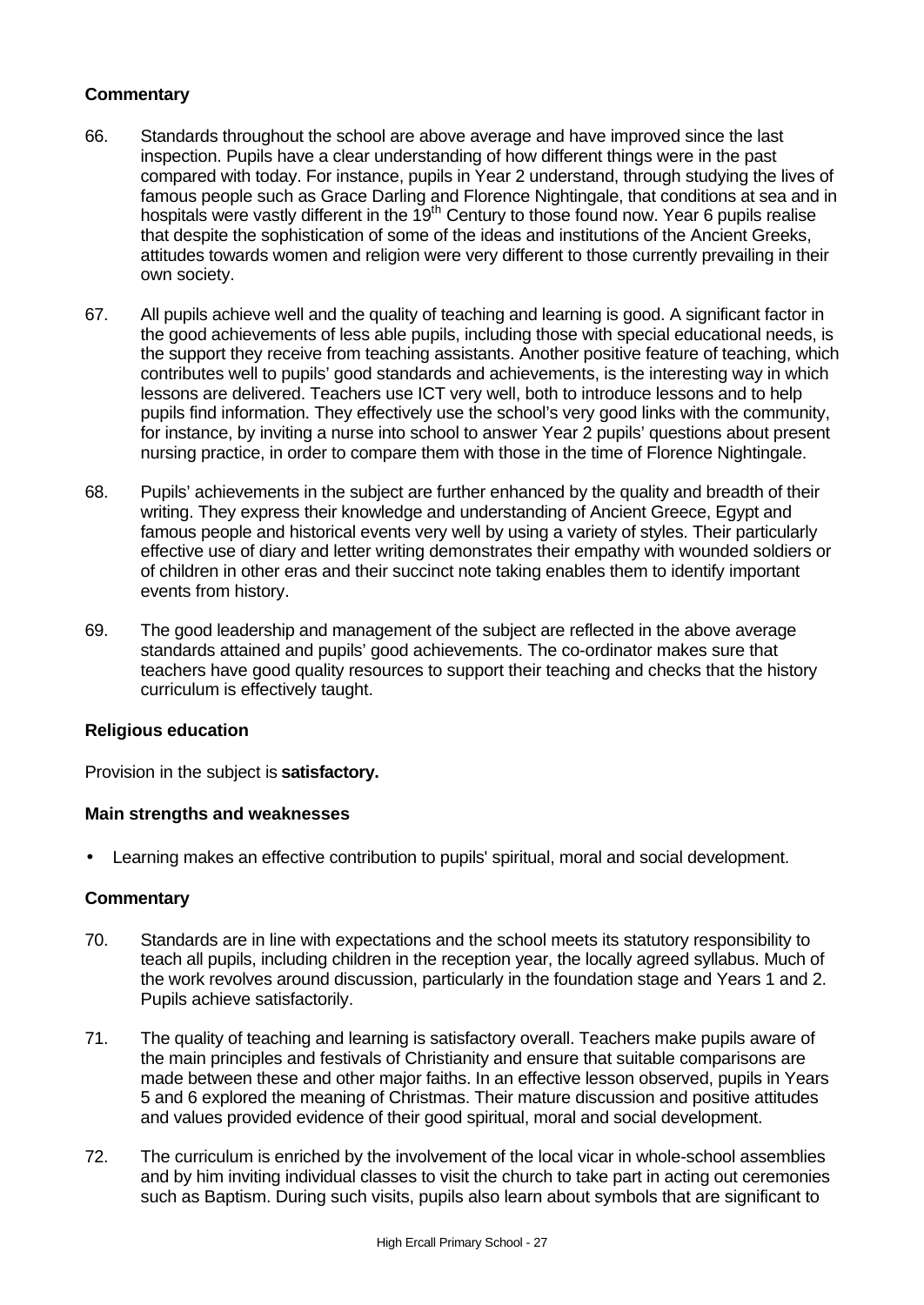Christmas. Such enrichment contributes well to pupils' spiritual development. Because class teachers are free to decide how and when they will teach the curriculum, it means that there are blocks of time, for instance, in the Year 5/ 6 class, when the subject is not taught for several weeks in succession. Such practice makes it difficult for pupils to systematically build on the previous studies.

73. The quality of leadership and management is satisfactory. The co-ordinator is well informed and is working successfully to implement a new teaching programme throughout the school. Because the subject has not been a priority for development there have been limited opportunities for the co-ordinator to check on the quality of pupils' work or the way in which the curriculum is taught.

### **CREATIVE, AETHETIC, PRACTICAL AND PHYSICAL SUBJECTS**

Inspectors saw insufficient **art and design, design and technology, physical education and music** lessons to make reliable judgements on provision in these subjects.

The pupils' work in **art and design** displayed throughout the school and in classrooms indicates that standards are above those expected nationally. The school has recently participated in a project with other local schools and this has provided some fine examples of cross-curricular links, and work of a very good standard. Using a famous work of art as a starting point, pupils developed new ideas in two and three-dimensional work. Pupils in Years 5 and 6 produced some particularly good colour mixing derived from a scene by Canaletto, while some portraiture and Giaccometti-style sculptures grew from some ideas generated by a portrait by Hans Holbein the Younger. Very good displays are a feature of the school. They greatly enhance the learning environment and celebrate pupils' achievements. The school has yet to fully exploit the creative possibilities afforded by ICT, and the work of non-Western artists appears to be given insufficient attention.

In **design and technology**, evidence from sampling some of the pupils' recent work shows that standards are above the national expectations in both designing and making in Years 2 and 6. Pupils in Year 2 make clear realistic plans about what they will make, label the sketches and list the materials that they will use. Pupils in Year 6 make good quality models based upon detailed plans and use a wide range of different materials. These have included musical instruments and vehicles, which incorporate a controllable device. The finish they achieve on these models is good. The co-ordinator leads the subject well and has brought about good improvements since the last inspection. These include better planning of work, improved resources and a subsequent rise in standards.

In **music,** pupils were only observed in Years 2 and 5, although the whole school was heard singing well in assemblies. Lessons observed featured composing skills and pupils approached their tasks enthusiastically. Teaching was of satisfactory quality, building on the skills and knowledge of prior learning. Performing opportunities were afforded to both groups of pupils although neither teacher recorded pupils' efforts in order that they could appraise their efforts on another occasion. The school has yet to make links between this subject and ICT.

In **physical education** no lessons were observed. However, a gymnastics club attracted around 20 Years 2,3 and 4 pupils and the instructor reported that a similar club, run for Years 5 and 6 pupils, attracted a similar number. Teachers' plans indicate that the full National Curriculum is taught, to include swimming and photographic evidence showed that older pupils participate in activities such as canoeing, abseiling and orienteering when they go on the biennial residential visit. Other clubs are run during the school year, which include rugby and football. Pupils report that few, if any, matches are organised against other schools.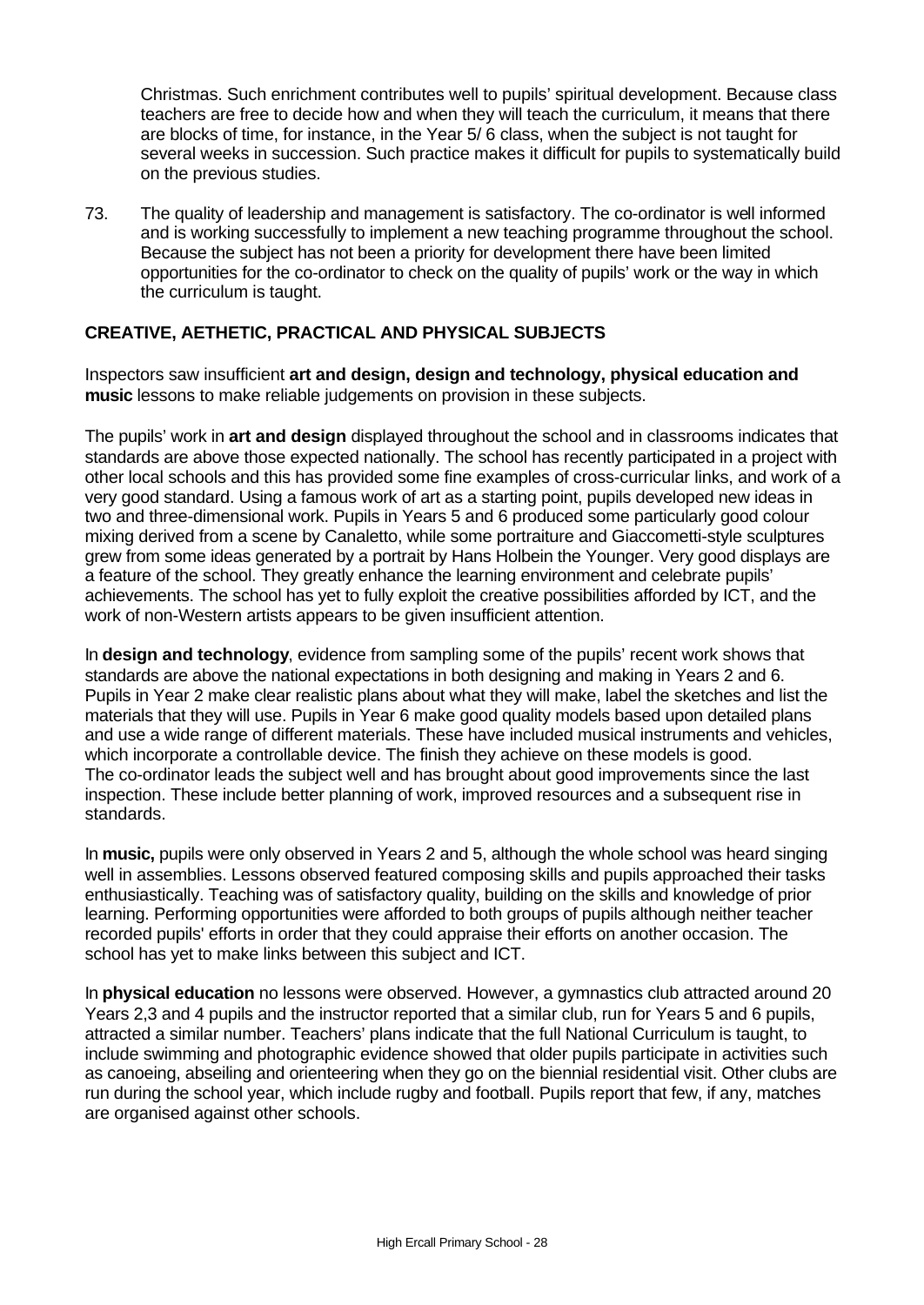### **PERSONAL, SOCIAL AND HEALTH EDUCATION AND CITIZENSHIP**

It is not possible to make a secure judgement about provision in this area as no lessons were observed. However, PSHE and citizenship is planned into a well-constructed whole school scheme, and is taught both through discrete subject lessons and through other subjects. For example, when planning some science topics very good links are made with the health education curriculum. The positive care and guidance by teachers and teaching assistants contributes very well to pupils' welfare and personal growth. All are very good role models. Pupils have a very positive attitude to school life as a result.

This maturity is reflected in the very good work of the school council. It meets regularly as part of the school's decision-making process and influences the governors and teaching staff through its ideas and recommendations. Information and communication technology is used very effectively by the school council in video conferencing and in sending e-mails to other schools and organisations. Visitors add to pupils understanding of citizenship. The police help with the drugs awareness programme and the school nurse supports well with sex and relationships education. The development of the wildlife area gives pupils a further very good understanding of how people work together to improve the world around them.